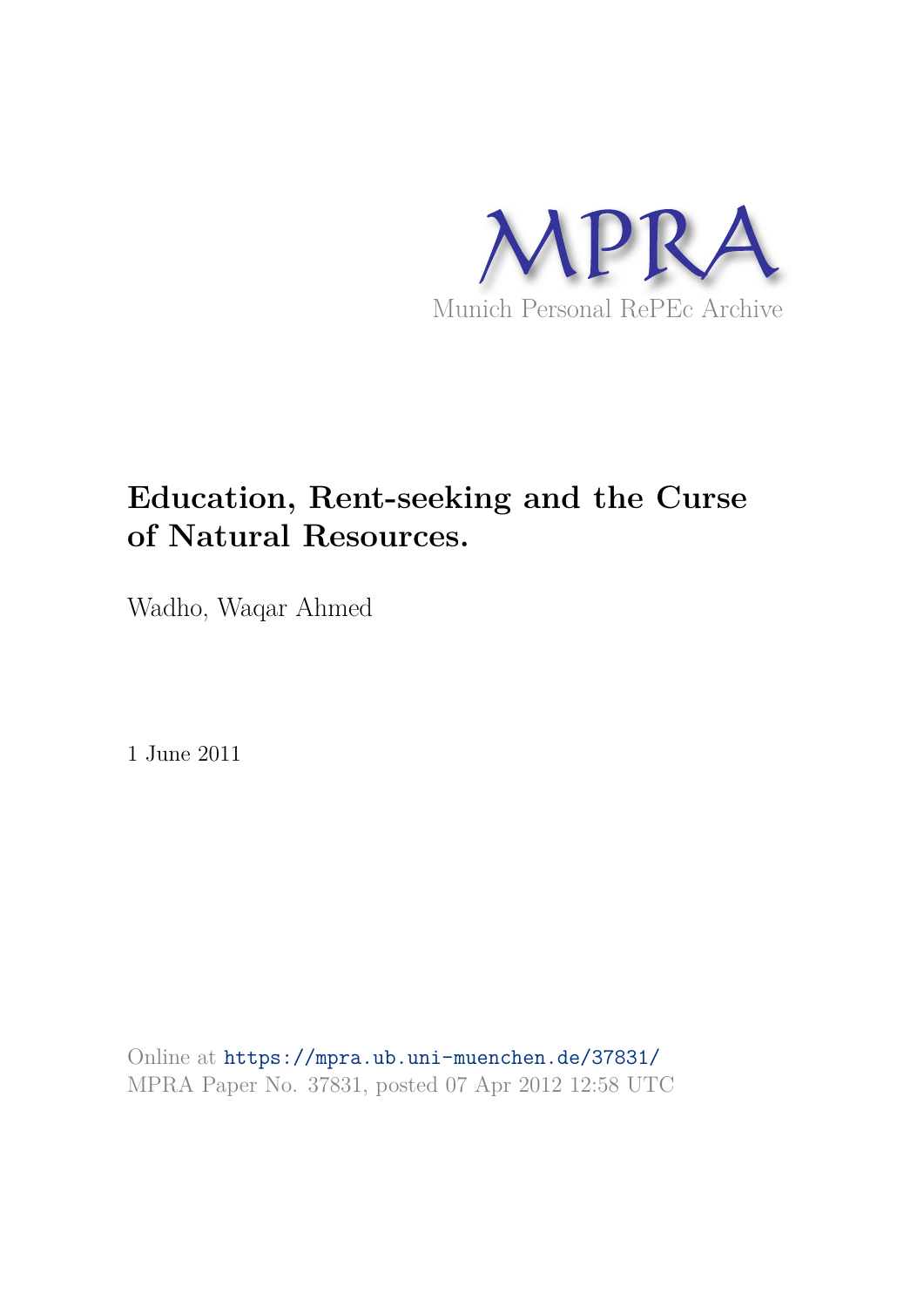# Education, Rent-seeking and the Curse of Natural Resources.

Waqar Ahmed Wadho

CREB, Lahore School of Economics

September 7, 2011

#### Abstract

Empirical evidence suggests that natural resources breed corruption and reduce educational attainments, dampening economic growth. The theoretical literature has treated these two channels separately, with natural resources affecting growth either through human capital or corruption. In this paper, we argue that education and corruption are jointly determined and depend on the endowment of natural resources. Natural resources affect the incentives to invest in education and rent seeking that in turn affect growth. Whether natural resources stimulate growth or induce a povertytrap crucially depends on inequality in access to education and political participation, as well as on the cost of political participation. For lower inequality and higher cost of political participation, a high-growth and a poverty-trap equilibrium co-exist even with abundant natural resources.

JEL Classification: D72, J24, O11, O13, O41.

Key words: Natural resources, Resource curse, Growth, Human capital, Rent-seeking, Corruption.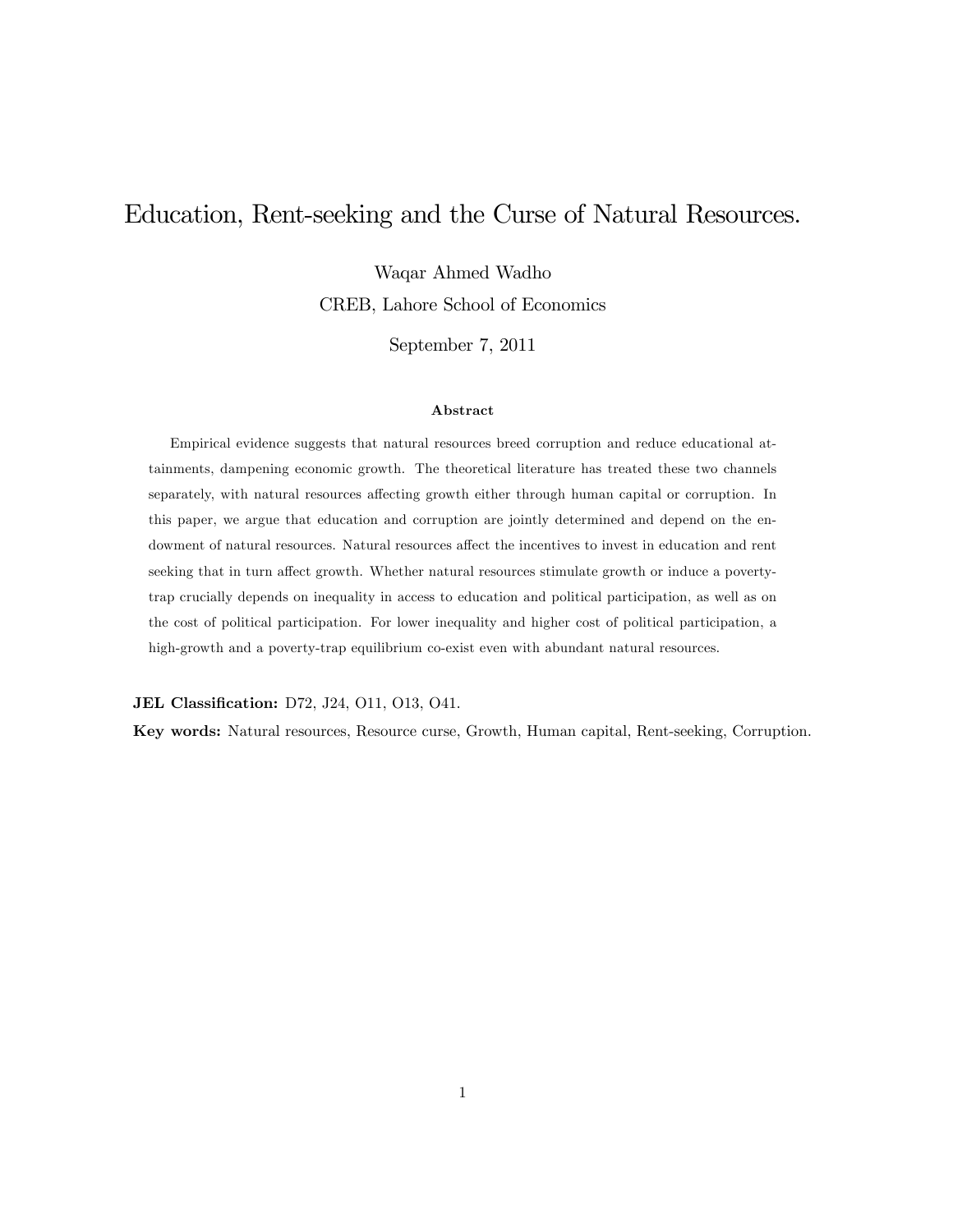# 1 Introduction

Recent evidence shows that the abundance of natural resources can be a curse as it may dampen the accumulation of other productive capitals such as human capital and social capital (here specifically, absence of corruption). Gylfason (2001) finds that across countries, school enrollment at all levels is inversely related to the abundance of natural resources. Another strand of literature shows that countries rich in natural resources tend to generate higher rents and seem more prone to rent-seeking. Rent seeking in turn prevents growth and development. Ross (2001) reports that in Southeast Asia (Philippines, Indonesia and Malaysia) a hardwood timber price boom created rents that compelled political elites to alter the institutions to acquire greater control over resource rents, and as a result political power became more concentrated and corruption increased. Furthermore, social capital and human capital also reinforce each other. Empirical evidence suggests that corruption and education are inversely correlated (Svensson 2005, Glaser et al. 2004). Yet, the theoretical literature has treated them separately with natural resources affecting growth either through human capital (Gylfason et al. 1999, Torvik 2001, Bravo-Ortega and Gregorio 2005) or through rent seeking (Baland and Francois 2000, Torvik 2002). Others show a joint determination of corruption and education (Ehrlich and Lui 1999, and Eicher, García-Peñalosa and van Ypersele 2009). In this paper we combine all three strands of literature and argue that education and rent seeking are jointly determined. Natural resources affect both human capital and corruption, implying the co-movements among these three variables observed in empirical evidence.

The last few years have witnessed a growing evidence that countries rich in natural resources perform worse than those without resources (Sach and Warner 1995, 1999, 2001, Gylfason et al. 1999, Gylfason 2001, Auty 2001, Birdsall et al. 2001, Robinson et al. 2006, Mehlum et al. 2006). On average natural resource rich countries have slower growth, lower education, bad institutions and more corruption. Gylfason (2001) reports that for OPEC countries, GNP per capita decreased by 1.3 percent per year on average during 1965-98 compared with 2.2 percent average per capita growth in all lower- and middle-income countries. Nigeria provides a perfect example of resource curse. Oil revenues per capita in Nigeria increased from US\$33 in 1965 to US\$325 in 2000, but income per capita has stagnated at around US\$1100 in PPP terms since its independence in 1960 putting Nigeria among the 15 poorest countries in the world (Bevan et al. 1999).

On the other hand, the success stories of some resource abundant countries, i.e. USA, Canada, Norway, and Botswana highlight the fact that resource abundance is not always associated with poor economic performance. In these cases, the resource boom stimulated growth and improved welfare.<sup>1</sup> Prime example

<sup>1</sup> Stijns (2006) even contests the claim that resource abundance crowds out human capital.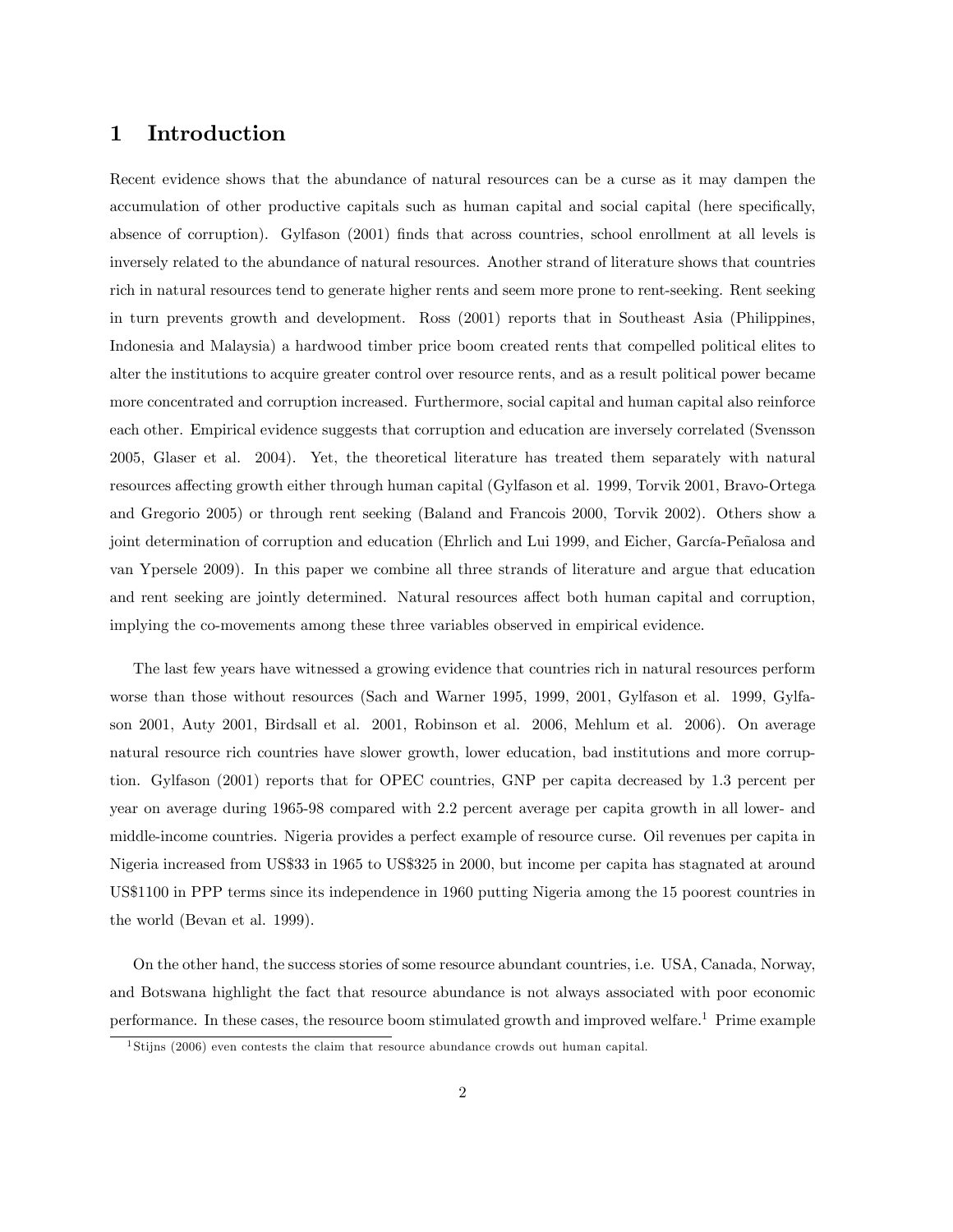that can be cited is the Botswana. Forty percent of Botswanaís GDP stems from diamonds, but Botswana has managed to beat the resource curse. It has the second highest public expenditure on education as a fraction of GNP, it enjoys the world's highest growth rate since 1965 and its GDP per capita is at least ten times that of Nigeria (Sarraf and Jiwanji, 2001). In their empirical investigation, Mehlum, Moene and Torvik (2006) find that whether resources are a curse or a blessing crucially depends on whether the institutions are grabber-friendly or producer-friendly. They conclude that institutional quality is the key to understanding the resource curse: when institutions are bad, resource abundance is a curse; when institutions are good, resource abundance is a blessing. Their findings coincide with those of Gylfason  $(2001)$  who finds that the relationship between school enrollment and natural resource abundance is nonmonotonic. Thus, empirically, higher resource abundance can be compatible with higher growth, higher investment in human capital and lower corruption.

Theoretically, the ëresource curseí has mainly been explained by two types of theories; market-based and political economy based. Market-based explanations rely on the 'Dutch disease' hypothesis, where a resource boom is linked to a crowding out of manufacturing exports. Lately, focus has shifted toward other crowding out effects especially on the forgone investment in human capital. According to this view, the natural resource sector is considered to be unskilled and it does not generate learning by doing and spillover effects. The abundance of natural resources shifts factors of production away from the manufacturing sector that generates learning by doing, thus, reducing productivity growth (Gylfason et al. 1999, Bravo-Ortega and Gregorio 2005). This is further extended in Torvik (2001), where all sectors contribute to learning by doing and there are spillover among them. He concludes that whether abundance of natural resources reduces the growth or not depends on the structural characteristics of the economy.

On the other hand, the political economy argument maintains that the presence of natural resources creates rents, especially when institutions are weak it may give rise to "voracity effects". Interest groups divert their time and energies to capture these rents, which results in a miss-allocation of time and talent. Torvik (2002) argues that natural resource abundance increases the number of entrepreneurs engaged in rent seeking and reduces the number of entrepreneurs running productive firms. More natural resources, thus, lead to a lower welfare. Baland and Francois (2000) provide conditions under which resource booms lead to an increase in rent-seeking activity. Lane and Tornell (1999) and Auty (2001) also show that the resource curse operates through rent-seeking and voracity effects.

Our contribution in this paper is twofold. First, in contrast to the existing theoretical literature which generally considers low educational attainment, corruption and abundant natural resources separately, or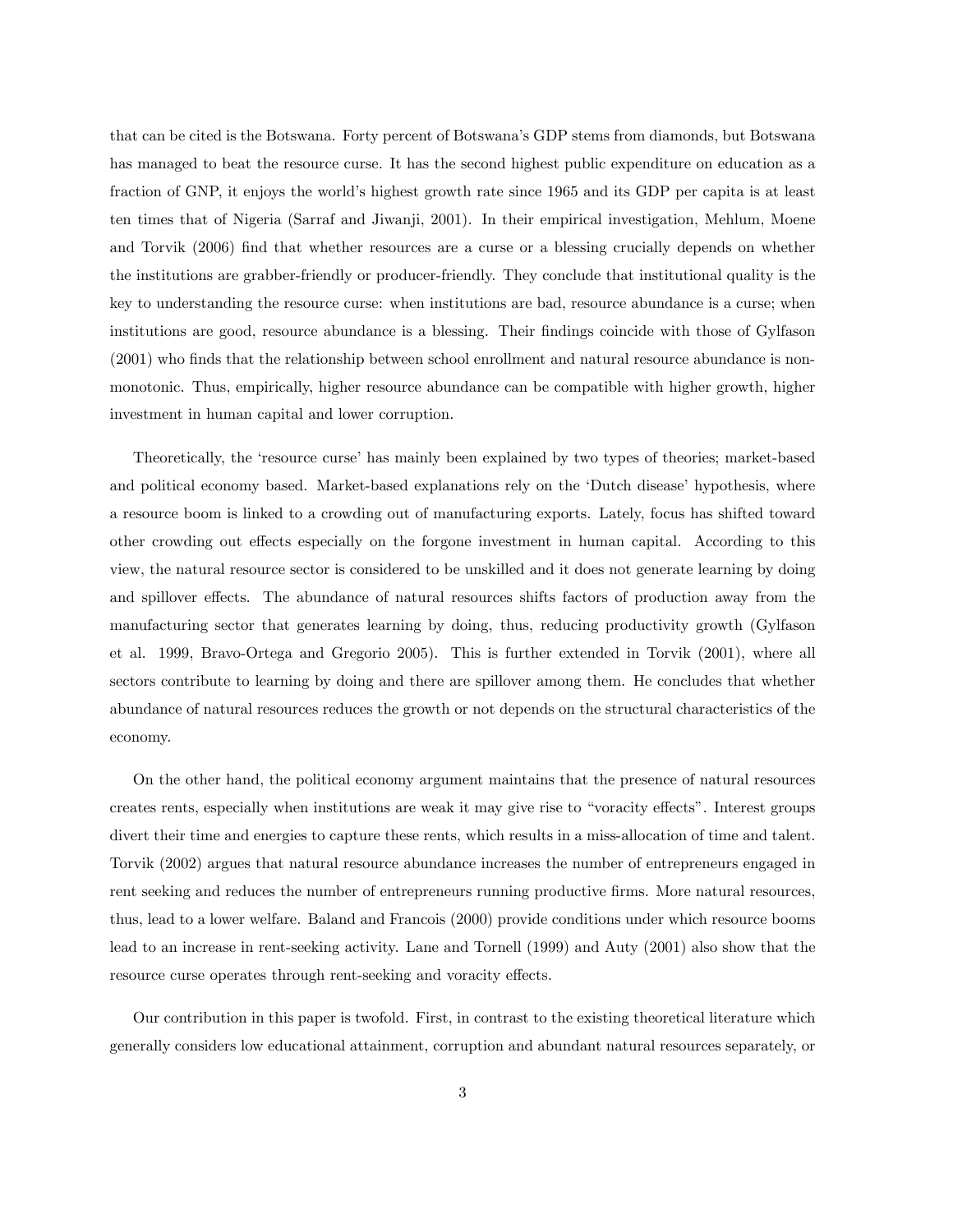at best in pairs, we combine all three strands of literature where natural resources affect both education and corruption. We argue that human capital and rent seeking are jointly determined, where in our case human capital implies formal schooling rather than learning by doing.<sup>2</sup> Second, in line with the diversified experiences of resource rich countries, we show that the relationship between 'resource abundance' and 'resource curse' is non-monotonic. Our model assumptions imply that human capital is the only productive capital. Our treatment of human capital differs from those of Gylfason et al. (1999) and Bravo-Ortega and Gregorio (2005) who use learning by doing mechanisms. First, both of these models are based on the Dutch disease hypothesis that has failed to fetch empirical support. Sala-i-Martin and Subramanian (2003) find that corruption, and granting of import licenses rather than Dutch disease are the reasons why oil richness of Nigeria turned into a curse.<sup>3</sup> Second, we use a concept of formal education that captures more closely the measures used in empirical literature as compared to learning-by-doing. Third, they do not consider rent seeking neither do they allow for heterogeneous agents.

We develop an endogenous growth model with two sectors; an industrial sector and a natural resource sector. The industrial sector employs human capital, whereas the natural resource sector uses natural resources and unskilled labor.<sup>4</sup> Although the natural resource sector does not employ human capital, there is a positive externality from human capital accumulation to production in the natural resource sector. The central element in our analysis is the decision to accumulate political capital that enables agents to divert rents from the natural resource sector, and the trade-off between investing in human and political capitals. Individuals can divide their time between working and investing in human and/or political capital accumulation. Our setting has common features with Ehrlich and Lui (1999) who look at the trade-off between corruption and human capital but do not consider natural resources. Our model differs from theirs in a number of ways: the introduction of a natural resource sector, the source of heterogeneity among the agents and the monetary costs associated with corruption (quality of institutions).

Natural resources are generally state owned and if institutions are weak, they can easily be appropriated by the ruling class. Thus it provides them with incentives to invest in accumulating political power and extracting the rents accruing from natural resources. We assume that access to political participation depends on the class one belongs to. We consider a source of heterogeneity that captures the patterns often observed in developing countries where the right to rule and access to education is confined to specific

 $2$ This is important as the empirical studies use the data on education that represent the formal schooling rather than learning by doing.

<sup>3</sup> See Bulte et al. (2005) for more discussion on the empirical failure of Dutch disease hypothesis.

<sup>4</sup> In our settings, there is no skilled labor competition between industrial and natural resource sectors, a mechanism that is used in the Dutch disease literature. Since, we consider formal schooling rather than learning by doing (in Dutch disease literature, only industrial sector generates learning by doing), labor movements do not play very significant role.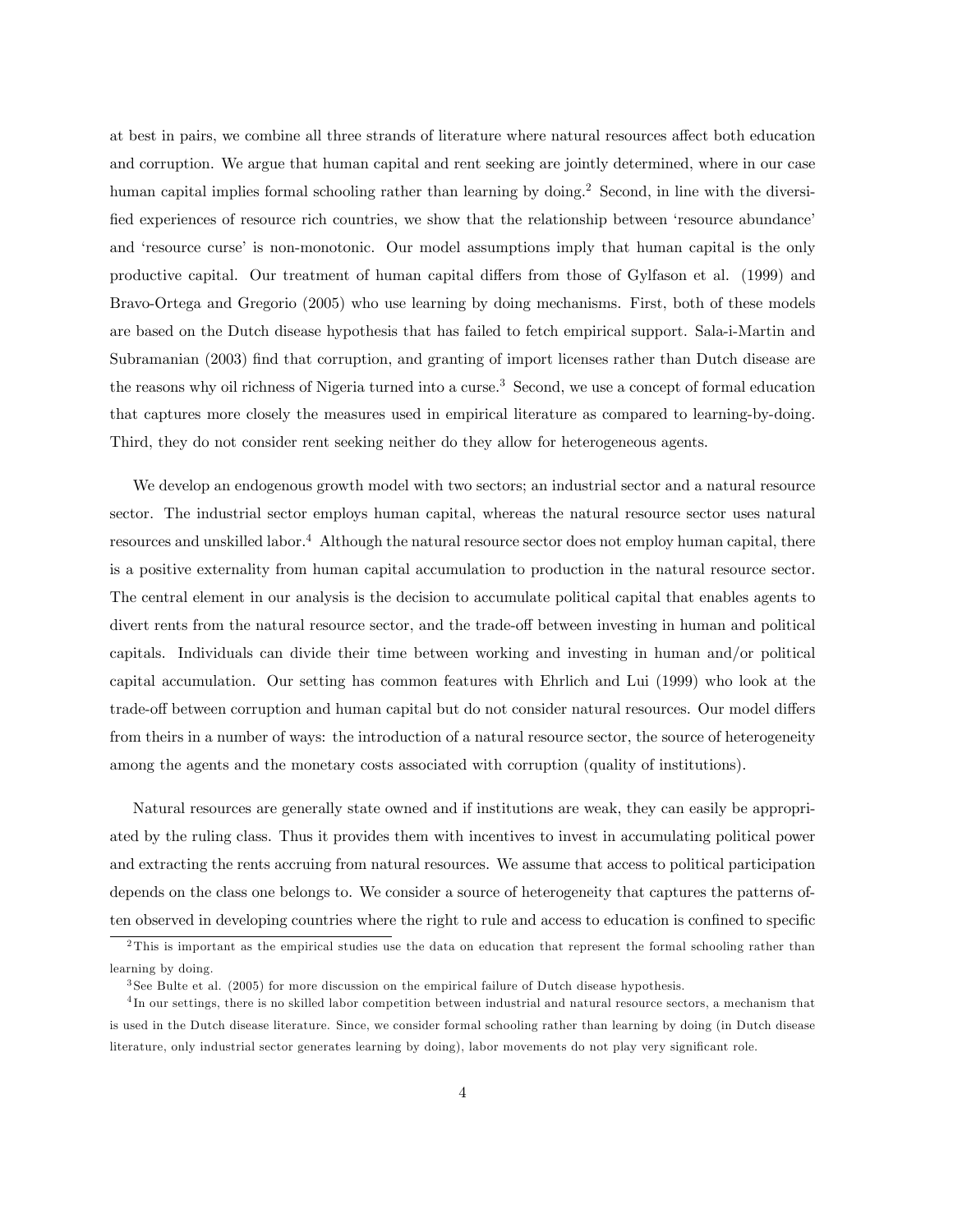ethnic or linguistic groups. We suppose that society is divided into two groups; the elite and the non-elite (workers). The elite have access to the technologies for political and human capital accumulation, while the workers do not.

Another new element in our model is that we emphasize the fact that institutions play a pivotal role for the returns of rent seeking. We introduce a monetary cost associated with rent seeking that depicts the quality of institutions. The better quality institutions would imply more costly rent seeking. Thus, lower the cost is, the more conducive would be the institutions for rent seeking and the more profitable would be the investment in political capital. In this way, although, natural resources generate rents that always invite rent seeking, given the cost of political participation, it might not always be profitable to be corrupt.

We find that the economy may exhibit a high-growth equilibrium, with fast growth, high accumulation of human capital and no corruption (no rent seeking); a low-growth equilibrium, with slow growth, low investment in both human and political capitals; and a poverty-trap equilibrium, with no growth, no investment in human capital, and higher corruption. In which of these three equilibria the economy is depends on the endowment of natural resources. There are endogenous thresholds of natural resources that demarcate different equilibria. For low abundance of natural resources, there is a unique high-growth equilibrium and for high abundance, there is a unique poverty-trap equilibrium; while for intermediate levels of natural resources, there are multiple equilibria where the high-growth equilibrium either coexists with the poverty-trap equilibrium or with the low-growth equilibrium. The thresholds that demarcate different equilibria are endogenous and crucially depend on two parameters; inequality in access to education and political participation, and the monetary cost of political participation (quality of institutions). Depending on these two parameters, the poverty-trap and the high-growth equilibrium can coexist. Particularly, increasing access to education and political participation would increase the range of natural resource endowments where there is a high-growth equilibrium and would decrease the range of natural resources where there is a poverty-trap equilibrium. Similarly, increasing the quality of institutions would reduce the returns to rent seeking and would increase the range of natural resource endowments where there is a high-growth equilibrium.

The rest of paper proceeds as follows. In the next section we define our model. Section 3 solves the model, while section 4 characterizes the different equilibria and examines the comparative statics. The last section concludes.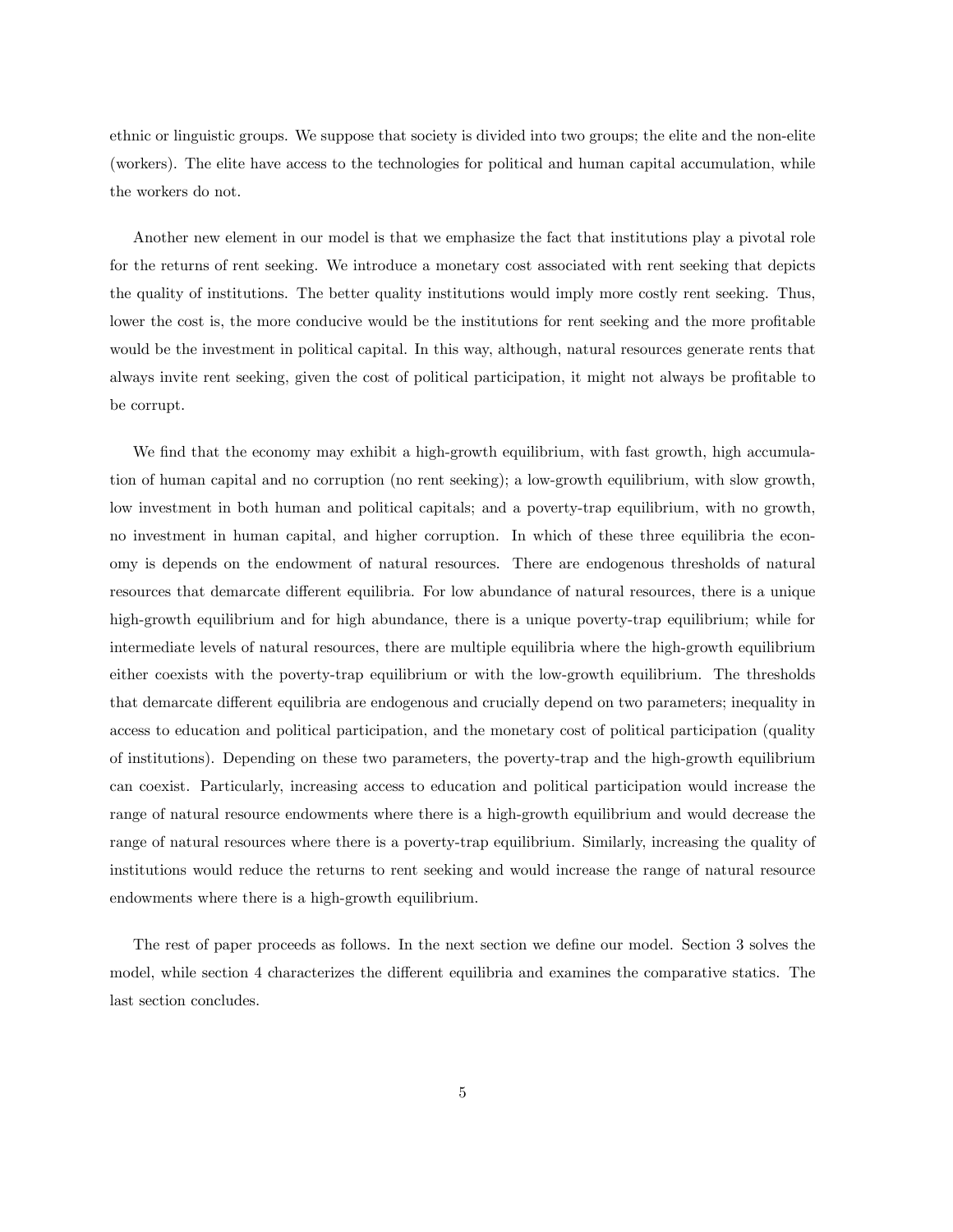### 2 Model assumptions

#### 2.1 Households

There is an overlapping generations economy of population  $N$  of two-period lived individuals. Agents within each generation are differentiated by the access to human and political capital accumulation technologies. Of those,  $n$  are the 'elite' who have access to both human and political capital accumulation technologies. Others,  $l = N - n$  are unskilled workers, they do not have access to the technologies for accumulating human or political capital, and work in natural resource sector.<sup>5</sup> In this way the source of heterogeneity is inequality in access to education and political participation, while within each group agents are homogeneous.<sup>6</sup> All agents are endowed with one divisible unit of time in each period. The elite divide their time between schooling, accumulating political capital and working in the manufacturing sector while unskilled workers spend their entire time working in the natural resource sector.

All individuals born at  $t = 0, 1, 2, \dots$  have identical preferences, represented by the utility function

$$
U = c_{1t} + \beta c_{2t} \tag{1}
$$

where  $\beta$  < 1 is the discount factor and  $c_{1t}$  and  $c_{2t}$  is the consumption in first and second period, respectively. Linear utility function allows us to focus on the income effects that are more important for our problem than the intertemporal substitution effects.

#### 2.2 Technologies

The accumulation of human capital is the engine of growth. Only the elite have access to education and political process. They invest in human capital when young and in political capital when old. In this way, returns to education would depend on the investment in political capital and it will augment a trade-off between two capitals that we are interested in. They are endowed with one unit of time in each period. In the first period they divide this time between accumulating human capital  $H_t$  and working in the manufacturing sector. Let  $h_{it}$  be the time spent by the *i*th member of the elite in accumulating human capital so that  $1 - h_{it}$  is the time spent for working. In the second period he spends time  $q_{it}$  in accumulating political capital so that  $1-q_{it}$  is the time spent for working. The stock of human (political) capital of individual when young is the inherited human (political) capital from his parents. In the second

 $5$ This is one type of the heterogeneity that we incorporate, their can, of course be another source of heterogeneity where may be both groups have access to education while only one group has access to political process.

 $6$ This is, of course, a simplification which allows us to solve the model smoothly, other specification can be when the elite are also heterogeneous.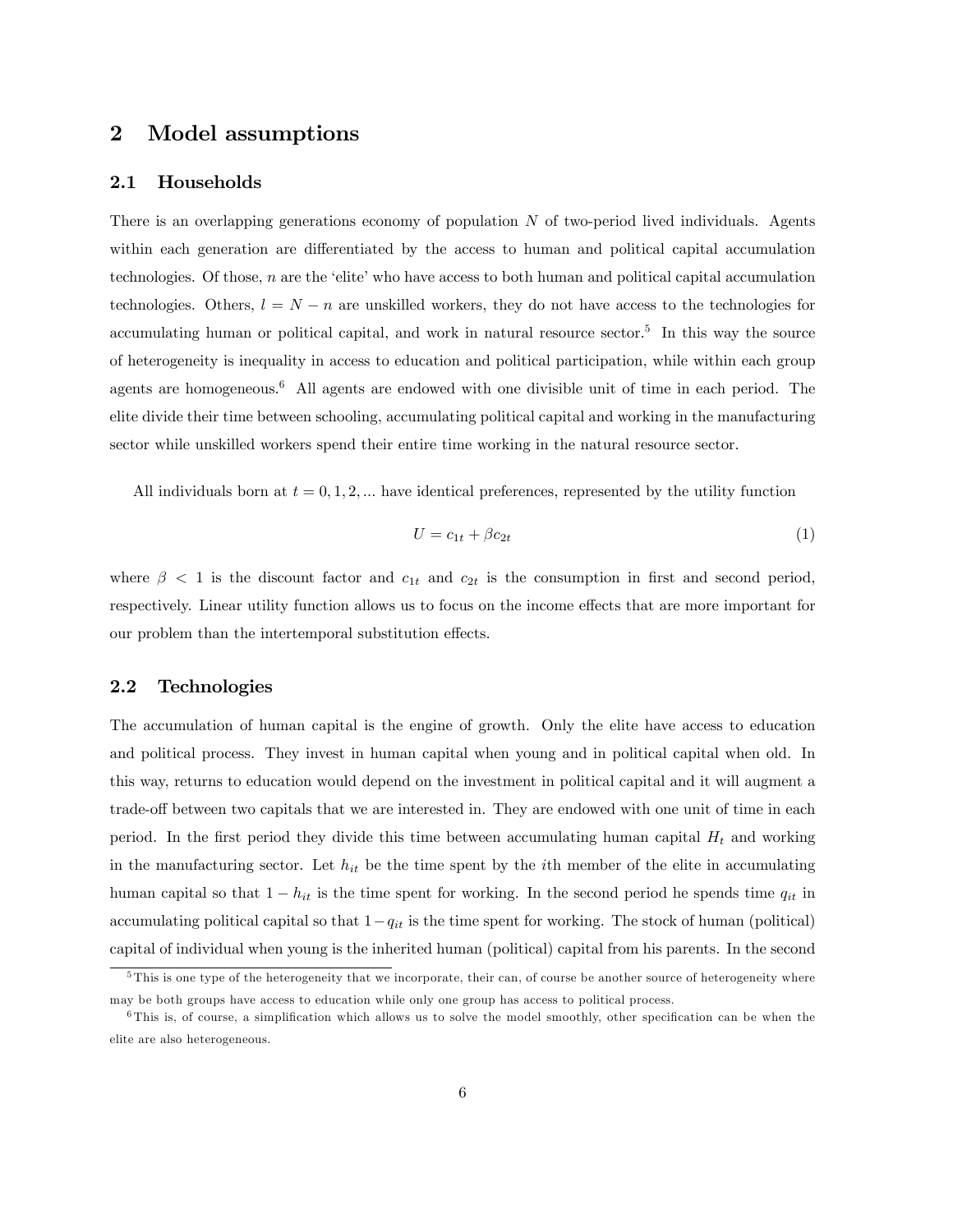period, his human (political) capital is a function of his inherited stock of human (political) capital and the time devoted to its accumulation when young.

$$
H_{i2t} = Ah_{it}^{\theta}H_{i1t} \qquad \qquad 0 < \theta < 1 \tag{2}
$$

where  $H_{i1t}$  denotes individual's inherited stock of human capital,  $H_{i1t} = H_{i2t-1}$ ,  $h_{it}$  the fraction of time invested in creating human capital and A a technological parameter.

$$
Q_{i2t} = Bq_{it}^{\gamma} Q_{i1t} \qquad \qquad 0 < \gamma < 1 \tag{3}
$$

where  $Q_{i1t}$  denotes individual's inherited stock of political capital,  $Q_{i1t} = Q_{i2t-1}$ ,  $q_{it}$  the fraction of time invested in creating political capital and B a technological parameter.

There are two sectors in the economy: the first one produces a manufacturing good and second one consists of extraction of the natural resources. The manufacturing sector employs human capital, with every skilled worker producing one unit of output. Aggregate output in manufacturing sector is

$$
Y_t^m = \sum_i \left[ (1 - h_{it}) H_{i1t} + (1 - q_{it-1}) H_{i2t-1} \right] \tag{4}
$$

Individual *i* produces  $Y_{i1t}^m = (1 - h_{it})H_{i1t}$  when young and  $Y_{i2t}^m = (1 - q_{it})H_{i2t}$  when old. Equation (4) implies that the source of growth is the accumulation of human capital.

Output in the natural resource sector depends on the stock of natural resources  $R$ , which is given and constant.<sup>7</sup>Output is produced with a constant returns technology of the form

$$
Y_t^R = a_t R^{\alpha} l^{1-\alpha} \qquad \qquad 0 < \alpha < 1 \tag{5}
$$

where  $a_t$  is the level of technology and l is unskilled labor. As in Bravo-Ortega and Gregorio (2005), R represents a measure of the endowment of the natural resources and its impact on output. This sector benefits from an externality arising from the human capital accumulated by the skilled workers. In particular, we assume that the externality depends on the average stock of human capital of the current generation,  $a_t = \max\{a, aH_{2t}\}\$ , with a being positive constant and  $H_{2t}$  is average stock of human capital.<sup>8</sup>

 $^7$ This assumption is similar to those used by Bravo-Ortega and Gregorio (2005), Aldave Ruiz and García-Peñalosa (2009) and Matsuyama (1992). Allowing for depletion of the natural resources would tend to imply decreasing  $R$  over time, hence, output and the rents. We refrain from the normative analysis of the natural resource management of those Stiglitz (1974), Solow (1974), Dasgupta and Heal (1974), Mitra (2002), díAlbis and Ambec (2010). Of course, natural resource management is one of the most important aspects of resource economics, but here, we focus on rents appropriation.

<sup>&</sup>lt;sup>8</sup>The assumption that production technology in the natural resource sector increases with average stock of human capital is not crucial for our results, we need it to ensure that the natural resource sector (so the rents) is not disappeared in the long run.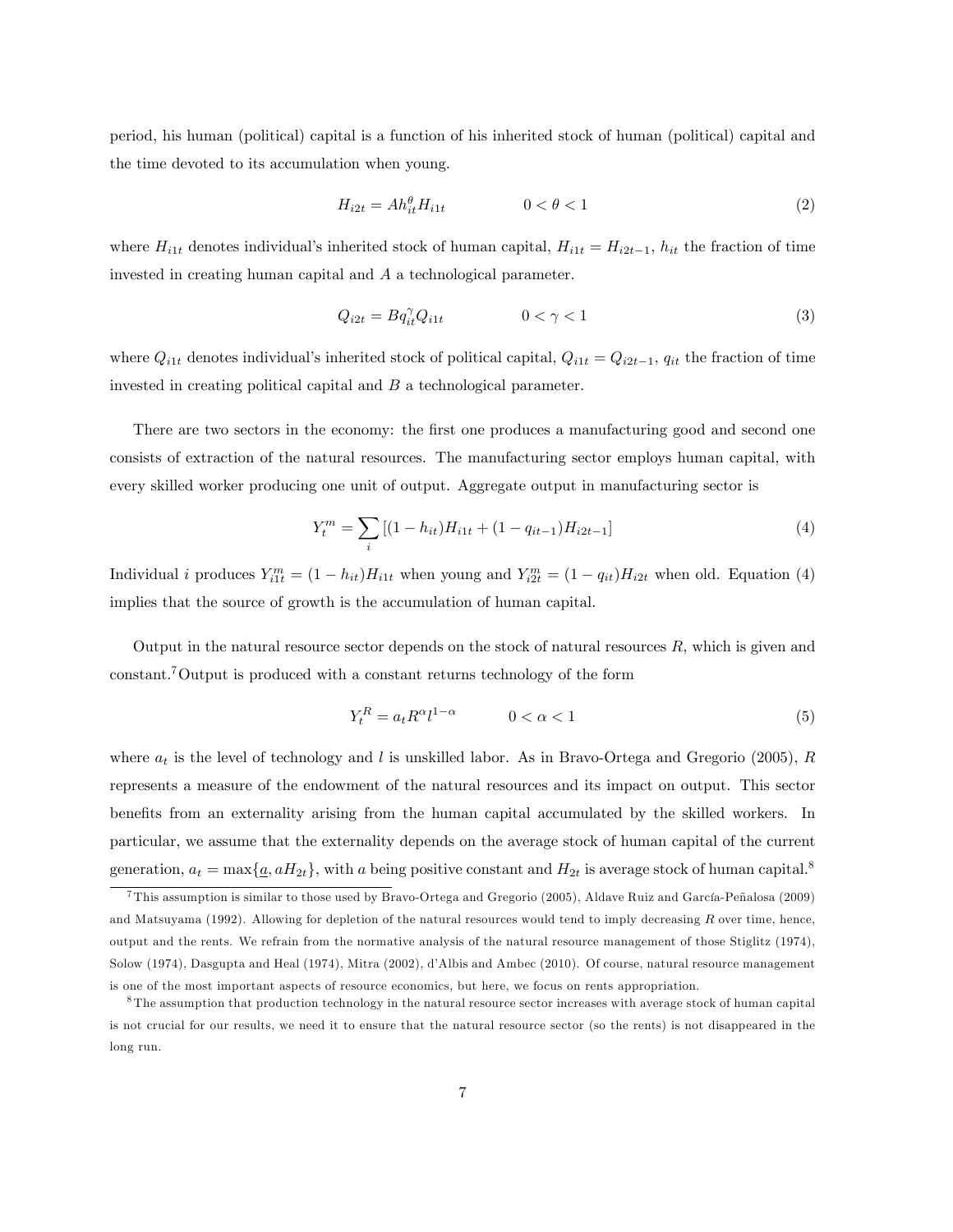In this way, although, the natural resources sector does not employ skilled labor but its production grows with the human capital. Our formulation of  $a_t$  implies that when there is no human capital accumulation, the productivity in the natural resource sector will be at its lower bound,  $a_t = \underline{a}$ .

#### 2.3 Rents and political behavior

Both sectors are competitive; in the manufacturing sector workers are paid their marginal product and output is exhausted by the payments of wages. In the natural resources sector, labor is paid their marginal product thus the wage bill is equal to  $(1 - \alpha)Y_t^R$ . Natural resources are state owned and the remaining output  $\alpha Y_t^R$  are the rents accrued to the government. The elite who have access to political technology may become corrupt and may exploit their offices to divert these rents toward their pockets. Corruption allows a member of the elite to divert a fraction  $d_{it}$  of rents to his own pocket. Since all members of the elite are identical, they divert  $d_t$  share of rents. The remaining share  $(1-d_t)\alpha Y_t^R$  is held by the government who then distributes it equally among all old agents.<sup>9</sup> In this way every old agent whether elite or worker receives a transfer  $\frac{(1-d_t)\alpha Y_t^R}{N}$  from the government. The idea here is that members of the elite get a higher share of rents from the natural resource sector when they are corrupt than when they are not.

Corrupt agents exert two externalities on each other. First, there is a positive externality; a higher number of corrupt agents make it easier to divert rents from the natural resource sector. In particular, we assume that the fraction of rents diverted is a function of the proportion of the corrupt elite, that is  $d_t$  ( $p_t$ ) =  $p_t$ . With this functional form, the diverted share is an increasing function of the number of corrupt individuals, with  $d(0) = 0$  and  $d(1) = 1$ . This implies that in the absence of corruption, the elite get no rents and if they are all corrupt they divert all rents and share among themselves. This functional form ensures that if only one agent is corrupt, he can only divert a share equal to  $\frac{1}{n}$  of available rents.

There is also a negative externality arising from the way these rents are shared amongst corrupt agents, as in Ehrilich and Lui (1999). What share an individual gets depends on the size of his political capital relative to aggregate political capital. The idea is that one's ability to collect rents depends on how large one's personal power is relative to that of the others. In this way the share that he gets not only depends on his own political capital but also on the political capital of others. The share of rents

<sup>9</sup> Transfers are introduced in the second period to have symmetry between corruption and non-corrupt equilibria. Since, agents extract rents (a share  $d_t$ ) in the second period when they invest in political capital, thus, the remaining share  $(1-d_t)$ is transferred in the same period.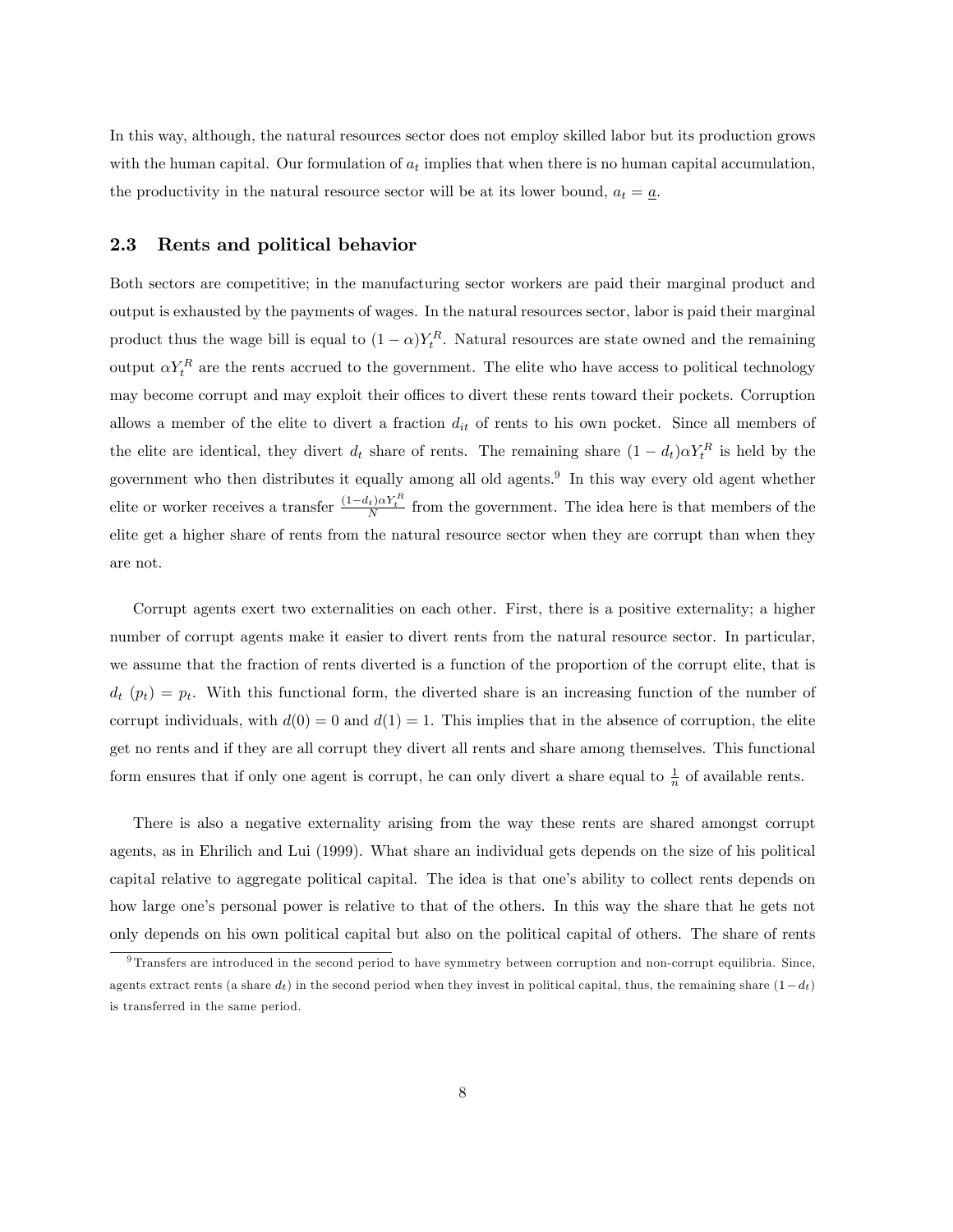that individual i gets,  $s_{it}$ , is simply equal to his share in aggregate political capital, that is

$$
s_{it} = \frac{Q_{it}}{nQ_t} = \frac{Q_{it}}{Q_{it} + (n-1)Q_t} \tag{6}
$$

where  $Q_{it}$  is individual i's political capital,  $nQ_t$  is the aggregate political capital. We suppose that the size of the elite,  $n$  is small such that every individual takes into account the fact that his investment in political capital is going to increase aggregate stock of political capital. Thus, aggregate political capital  $nQ_t$  can be decomposed into the political capital of individual i,  $Q_{it}$  and the sum of political capital of all others,  $(n-1)Q_t^ \bar{t}$ . Since all elite are identical, in equilibrium they will have the same stock of political capital,  $Q_{it} = Q_t$ , and each of them will obtain a fraction  $\frac{1}{n}$  of rents; however, each choosing his investments takes  $Q_t^-$  as given.<sup>10</sup> This type of rent sharing technology may not be suitable for the cases where members of the elite collude to extract higher share of rents. Of course, there can be cases where elite collude to extract higher share of rents. Introduction of collusive rent sharing would require a different setting that allow for repeated interactions among the elite.

We further suppose that rent seeking is associated with some monetary cost. It can be the direct monetary cost of participation in rent seeking (i.e. political participation) or the loss of revenues to remain inconspicuous. It can also be viewed as the loss/fine incurred if the agent is caught being corrupt and is punished. Given this, it is plausible to assume this monetary cost  $z$  to be proportional to their second period income, where  $z \in (0, 1)$ . This implies that corrupt agents not only lose part of their illegal income but they also lose part of their legal income (i.e. if there are fines). This cost can be linked to the quality of institutions; with better quality institutions rent seeking will be more costly than with low quality institutions.

Given this, we can then express the life time income of a corrupt individual as

$$
I_{ict} = (1 - h_{it})H_{i1t} + (1 - z)\left[ (1 - q_{it})H_{i2t} + \alpha Y_{2t}^{R} \frac{1 - d_t}{N} + \alpha Y_{2t}^{R} d_t s_{it} \right]
$$
(7)

In the first period the elite get only wage income. In the second period, the first term is wage income, the second term is transfers, and the third term is rents captured through corruption. The magnitude of corruption depends on both  $d_t$  i.e. the share of rents diverted and  $s_{it}$  i.e. the share of individual out of it. Since, what share an individual gets increases with his investment in political capital and decreases with the investment of others, the last term in (7) will be larger with higher proportion of corrupt agents and with higher agent's investment in the political capital, and it will be smaller with more political capital accumulated by others.

<sup>&</sup>lt;sup>10</sup>Ehrilich and Lui (1999) use  $s_{it} = 1 + \log \left( \frac{Q_{it}}{Q_t^*} \right)$ ), which has a disadvantage that if agents invest different amounts of time then the share they receive does not add up to total rents available.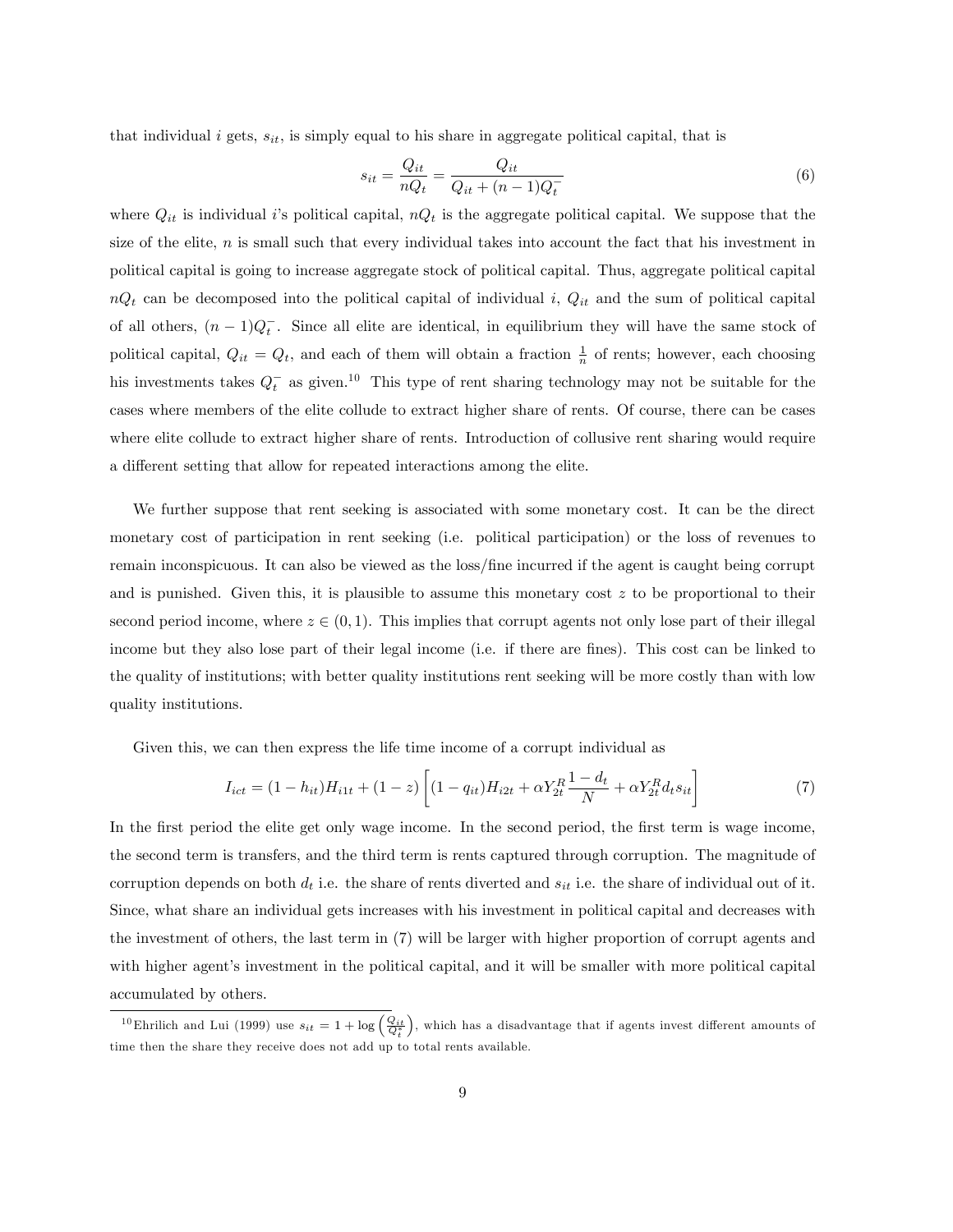#### 2.4 Consumption

Agents consume all their income at the end of every period.<sup>11</sup> The lifetime consumption of unskilled workers depends on their labor income and the transfers they receive when old. The consumption of the elite on the other hand depends on their investment in human capital, corruption and cost of being corrupt, and their share of political capital relative to the rest of the agents. The elite are homogeneous and we consider only the symmetric equilibria, thus, in equilibrium either all will be corrupt or all will stay honest, this implies that either  $d = 0$  or  $d = 1$ . For  $d = 0$ , there is no rents appropriation by the elite (no corruption), thus their income will be their wages plus the transfers that they receive when old. On the contrary,  $d = 1$  implies that all members of the elite are corrupt and they are appropriating all rents accrued from the natural resources sector. In this case, apart from their labor income, the elite get their share from rents according to their relative political capital, and since the elite divert all rents, there are no transfers.

Given this, total consumption of the elite when there is no corruption is  $c_{int}^{n} = (1 - h_{i1t})H_{i1t} +$  $H_{i2t} + \frac{\alpha Y_{2t}^R}{N}$ , where the subscript in indicates that agent i is not corrupt and the superscript n indicates that all other members of the elite are not corrupt. When all members of the elite are corrupt, they divert all rents from the natural resource sector. Each of them consumes  $c_{ict}^c = (1 - h_{it})H_{it} + (1 - h_{it})H_{it}$  $z\bigg)\, \Big(H_{i2t}(1-q_{it}) + \alpha Y_{2t}^R\,\frac{Q_{i2t}}{nQ_{2t}}$ ), which in equilibrium is  $c_{ict}^c = (1-h_{it})H_{i1t}+(1-z)\left(H_{i2t}(1-q_{it})+\frac{\alpha Y_{2t}^R}{n}\right)$  , where the subscript ic indicates that agent i is corrupt and the superscript c indicates that all other members of the elite are corrupt. There are three main differences when we compare consumption in the case where there is corruption to the case where there is no corruption. First, with corruption the elite get political rents coming from the natural resource sector. Second, they get lower wage income in the second period as they invest part of their time  $q_t$  in accumulating political capital. Third, since there is a monetary cost of being corrupt, a fraction z from their second period income is now eroded.

# 3 The elite decision problem

The elite's decision making involves two dimensions: first, whether to invest in political capital or not; and second, the time allocation between accumulating capitals (human and political) and working. First, the agent decides whether to invest in political capital or not which depends on the available rents, the share of rents that he gets and the monetary cost. By investing in political capital, he can divert the rents but doing this is associated with a loss of fraction z of his second period income that is dissipated. Then

 $11$ Although, agents consume their income at the end of every period, the two-period model is useful for our problem as it augment the trade-off between the investment in human and political capitals.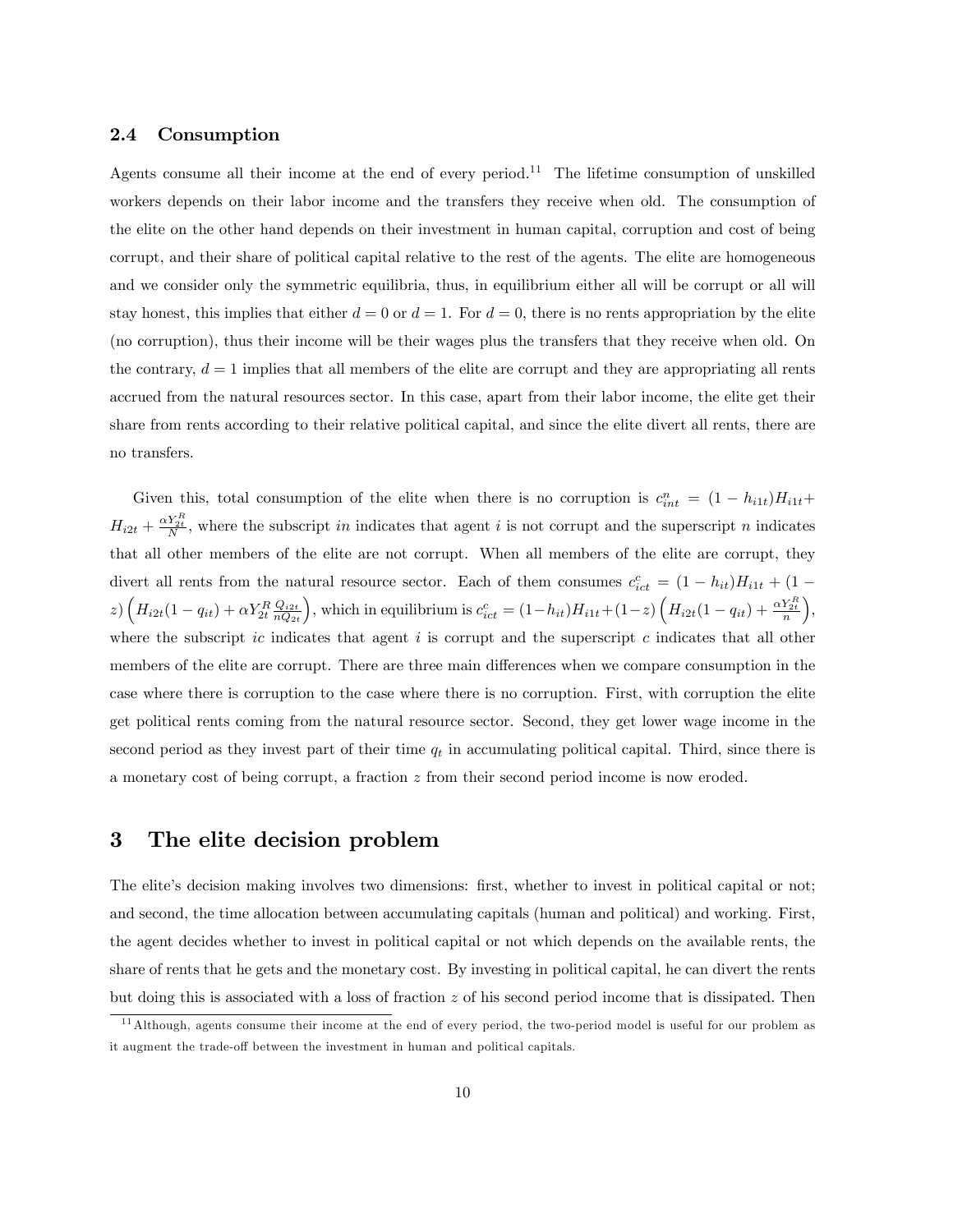he chooses his optimal time investments in both human and political capitals. If he chooses not to invest in political capital, he will decide time allocation between accumulating human capital and working in the first period, while in the second period he devotes his entire time to working. If he chooses to be corrupt, in the first period, he will decide the optimal time allocation between human capital accumulation and working, and in the second period between political capital accumulation and working.

We proceed to solve the system backwards. In the first step, we obtain the optimal time allocation in both situations, with and without corruption. We start with high-growth (no-corruption) equilibrium. We find the optimal investment in human capital accumulation  $h_t$  when the economy is in high-growth equilibrium (i.e. when there is no investment in political capital). Next, we obtain the optimal time allocation in human capital  $h_t$  and in political capital  $q_t$  in the presence of corruption. Then, in the second step, we compare the level of utility in each of these equilibria and define the existence of equilibrium under parametric ranges. While doing so, we allow individuals to invest differently than each other.

### 3.1 The high-growth (no corruption) equilibrium

We start with a decision to invest in human capital in the high growth equilibrium which is defined as an equilibrium in which  $q_t = 0$ . The maximization problem faced by the agent is

$$
\max_{c,h} U = c_{1t} + \beta c_{2t}
$$
  
s.t. 
$$
H_{i2t} = Ah_{it}^{\theta} H_{i1t}
$$

$$
c_{1t} = (1 - h_{it})H_{i1t}
$$

$$
c_{2t} = H_{i2t} + \frac{\alpha Y_{2t}^R}{N}
$$

together with the constraint  $0 \leq h_t \leq 1$ . The individual takes output in the natural resource sector  $Y_{2t}^R$ as given. The first order conditions yield the high-growth time devoted to human capital investment

$$
h_h = (\beta \theta A)^{\frac{1}{1-\theta}} \tag{8-a}
$$

While deciding his investment in human capital, the agent faces a trade-off where more time devoted to schooling implies less earnings when young but more earnings when old.

From (2), in high-growth equilibrium, human capital and output grow at

$$
1 + g_h = A \left(\beta \theta A\right)^{\frac{\theta}{1-\theta}} \tag{8-b}
$$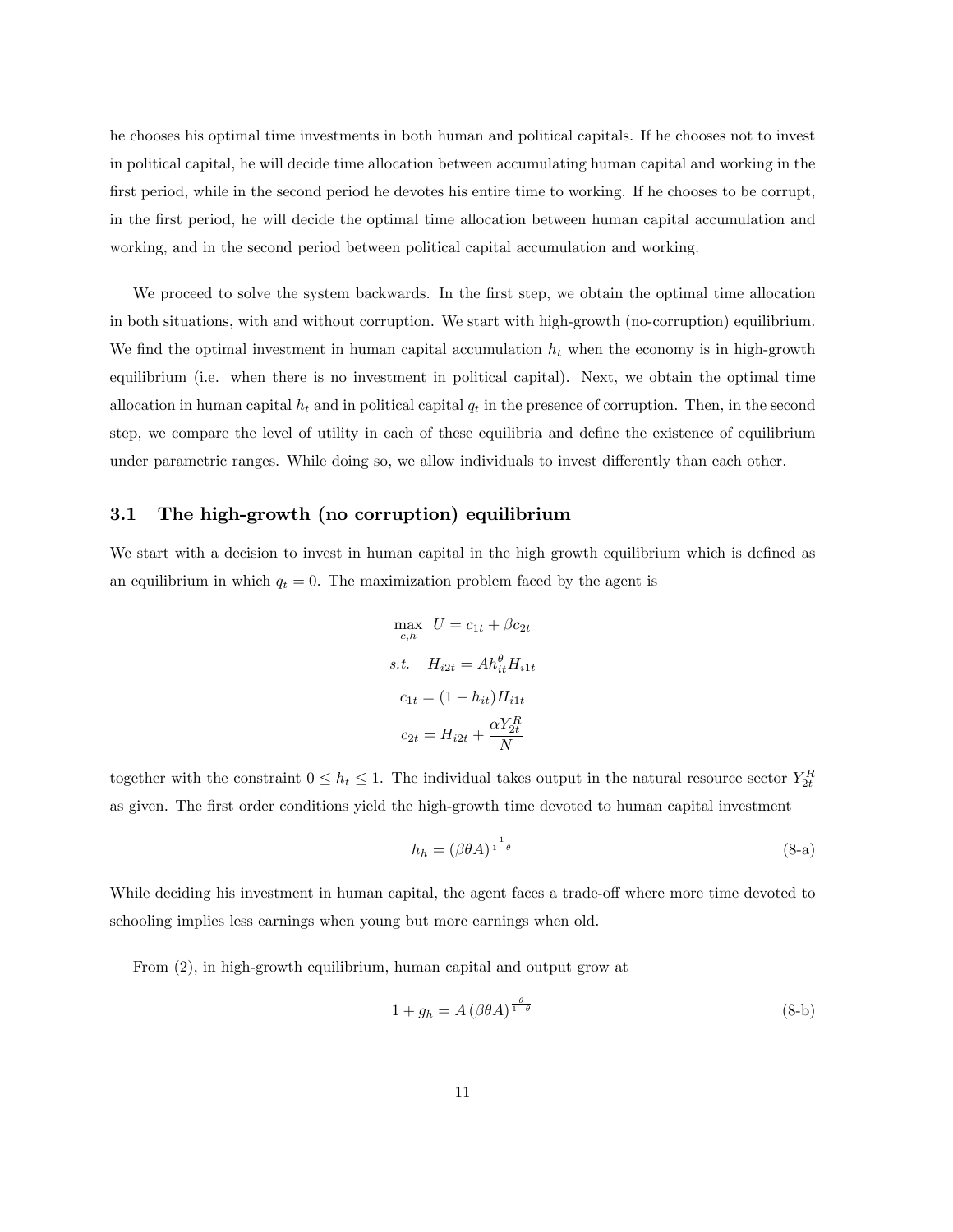In the high-growth equilibrium, the growth rate will be faster the more patient individuals are, the more productive the human capital technology is, and the higher the returns to human capital accumulation are.

#### 3.2 Equilibria with corruption

Consider now the maximization problem faced by a member of the elite who chooses to be corrupt when others are corrupt  $(q_t > 0, Q_t^{-} > 0)$ . The maximization problem is

$$
\max_{c,h} U = c_{1t} + \beta c_{2t}
$$
  
s.t. 
$$
H_{i2t} = Ah_{it}^{\theta} H_{i1t}
$$

$$
Q_{i2t} = Bq_{it}^{\gamma} Q_{i1t}
$$

$$
c_{1t} = (1 - h_{it})H_{i1t}
$$

$$
c_{2t} = (1 - z) \left( H_{i2t}(1 - q_{it}) + \alpha Y_{2t}^R \frac{Q_{i2t}}{nQ_{2t}} \right)
$$

together with the constraints  $0 \leq h_t \leq 1$  and  $0 \leq q_t \leq 1$ . The individual takes the output in the natural resource sector  $Y_{2t}^R$  and the political capital  $Q_{2t}^ \overline{c}_t$  of others as given, so that we can express utility as

$$
U = (1 - h_{it})H_{i1t} + \beta(1 - z) \left[ Ah_{it}^{\theta}H_{i1t}(1 - q_{it}) + \frac{a_t \sigma R^{\alpha} Bq_{it}^{\gamma} Q_{i1t}}{Bq_{it}^{\gamma} Q_{i1t} + (n - 1)Q_{2t}^{-}} \right]
$$

where  $\sigma = \alpha l^{1-\alpha}$ . The first order conditions for  $h_t$  and  $q_t$  yield

$$
h_{it} = [\beta \theta A (1 - z) (1 - q_{it})]^{\frac{1}{1 - \theta}}
$$
\n(9-a)

$$
q_{it} \leq \sigma \gamma R^{\alpha} \frac{B q_{it}^{\gamma} Q_{i1t} (n-1) Q_{2t}^{-}}{(Q_{i2t} + (n-1) Q_{2t}^{-})^2} \frac{a_t}{A h_{it}^{\theta} H_{i1t}} \tag{9-b}
$$

From equation  $(9 - a)$ , it is evident that there is a trade-off between human and political capital accumulations. A higher investment in political capital would imply spending less time working when old, which in turn implies that the returns to his human capital in the second period would be lower. Thus higher investment in political capital is associated with lower investment in human capital. Further, a higher cost of political participation implies that a higher share of the second period income would be lost which reduces the returns to human capital accumulation so the incentives to invest in it.

In equation  $(9-b)$ , the individual chooses his investment in political capital while taking the investment of others  $Q_{2t}^ \overline{2t}$  as given. Since the share of rents that an individual gets depends on his investment in political capital relative to the others, the more others invest in political capital, the smaller is the share that the individual gets and thus lower he invests in political capital. Moreover, since agents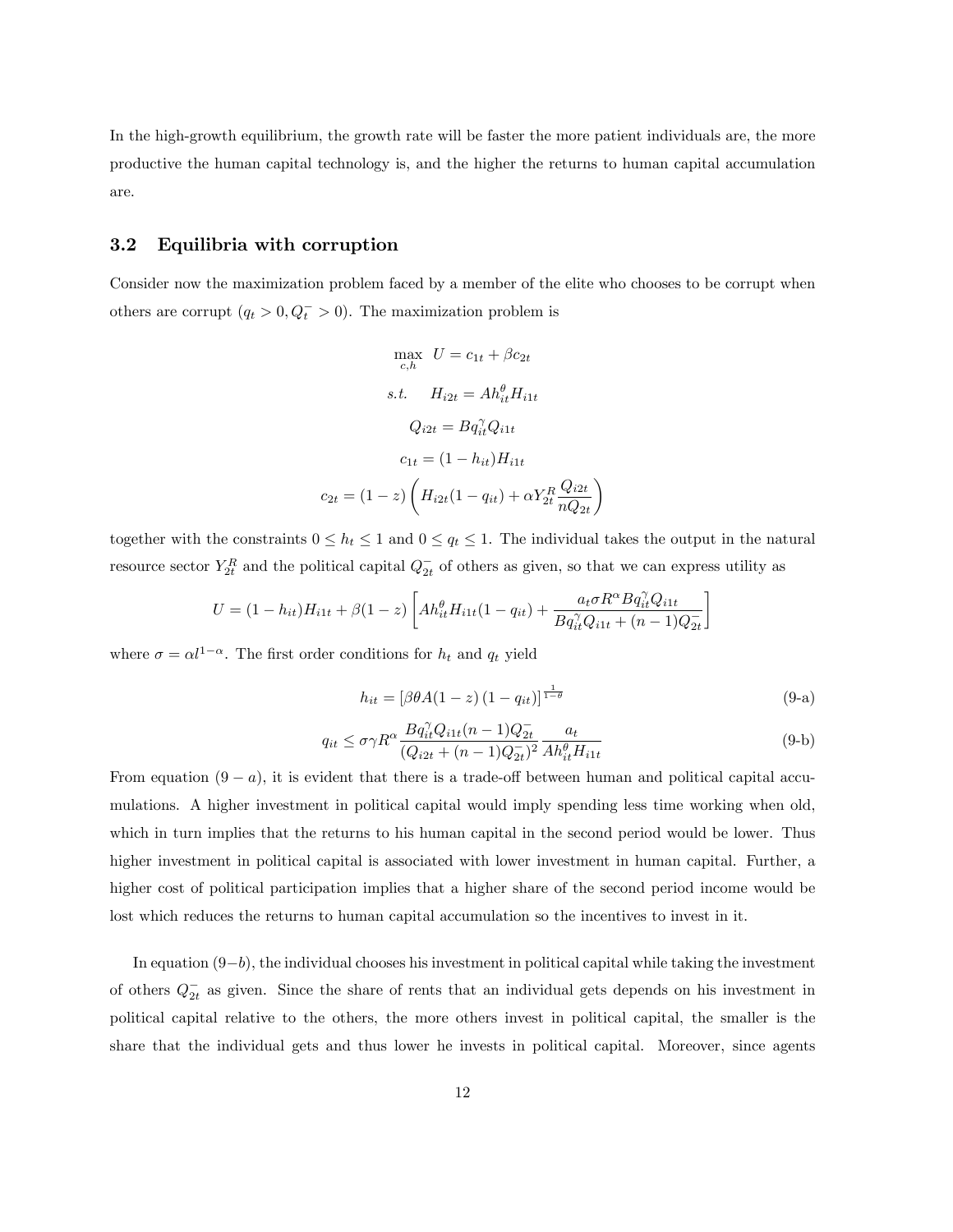are symmetric, all agents invest the same time in accumulating political and human capital,  $q_{it} = q_t^*$ ,  $h_{it} = h_t^*$ , and all have the same political and human capital,  $Q_{i2t} = Q_{2t} - Q_{2t}$ ,  $H_{i2t} = H_{2t}$ . Equation  $(9 - b)$  then becomes

$$
q_t^* \le \sigma \gamma R^{\alpha} \left(\frac{n-1}{n^2}\right) \frac{a_t}{H_{2t}} \tag{9-c}
$$

From equation  $(9-c)$ , it is evident that the higher the endowment of natural resources is, the higher will be the investment in political capital. The size of the elite  $n$  has a negative impact on the investment in political capital. A higher  $n$  implies that the rents will be shared amongst many thus the share that individual  $i$  gets would be smaller. This condenses the utility of being corrupt, which in turn reduces the incentives to invest in political capital. Thus, increasing equality in access to political participation would reduce the investment in political capital.

Investment in political capital depends on the endowments of natural resources and  $(9 - c)$  can be written as

$$
q_t^* \le \left(\frac{R}{R^*}\right)^\alpha \tag{9-d}
$$

where  $R^* = \left(\frac{n^2}{a\sigma\gamma(n-1)}\right)^{\frac{1}{\alpha}}$ . Since the time allocation is bounded, depending on the endowment of natural resources R, from equation  $(9 - d)$ , we can have an interior solution (where  $1 > q_t > 0$ ) or a corner solution (where  $q_t = 1$ ). Thus there can be two equilibria, a poverty-trap equilibrium (corner solution) when the endowment of natural resources is greater or equal to  $R^*$ , and a low-growth equilibrium (interior solution) when the endowment of natural resources is less than  $R^*$ .

#### 3.2.1 The poverty-trap equilibrium

The poverty-trap equilibrium arises when the level of natural resources is so high (i.e.  $R \geq R^*$ ) that in the second period agents allocate their entire time in accumulating political capital. For high endowment of natural resources, accruing rents are too high that the incentives to accumulate political capital eliminate incentives to invest in human capital and to work in the manufacturing sector. In this way, investment in political capital completely crowds out investment in human capital. The solution to individual maximization in  $(9-d)$  implies that for any  $R \geq R^*$ 

$$
q_p = 1 \tag{10-a}
$$

$$
h_p = 0 \tag{10-b}
$$

When the investment in human capital is zero, in equation  $(9 - c)$ ,  $a_t = a$ . In the first period, the elite devote no time to human capital accumulation thus they spend their entire time working. In the second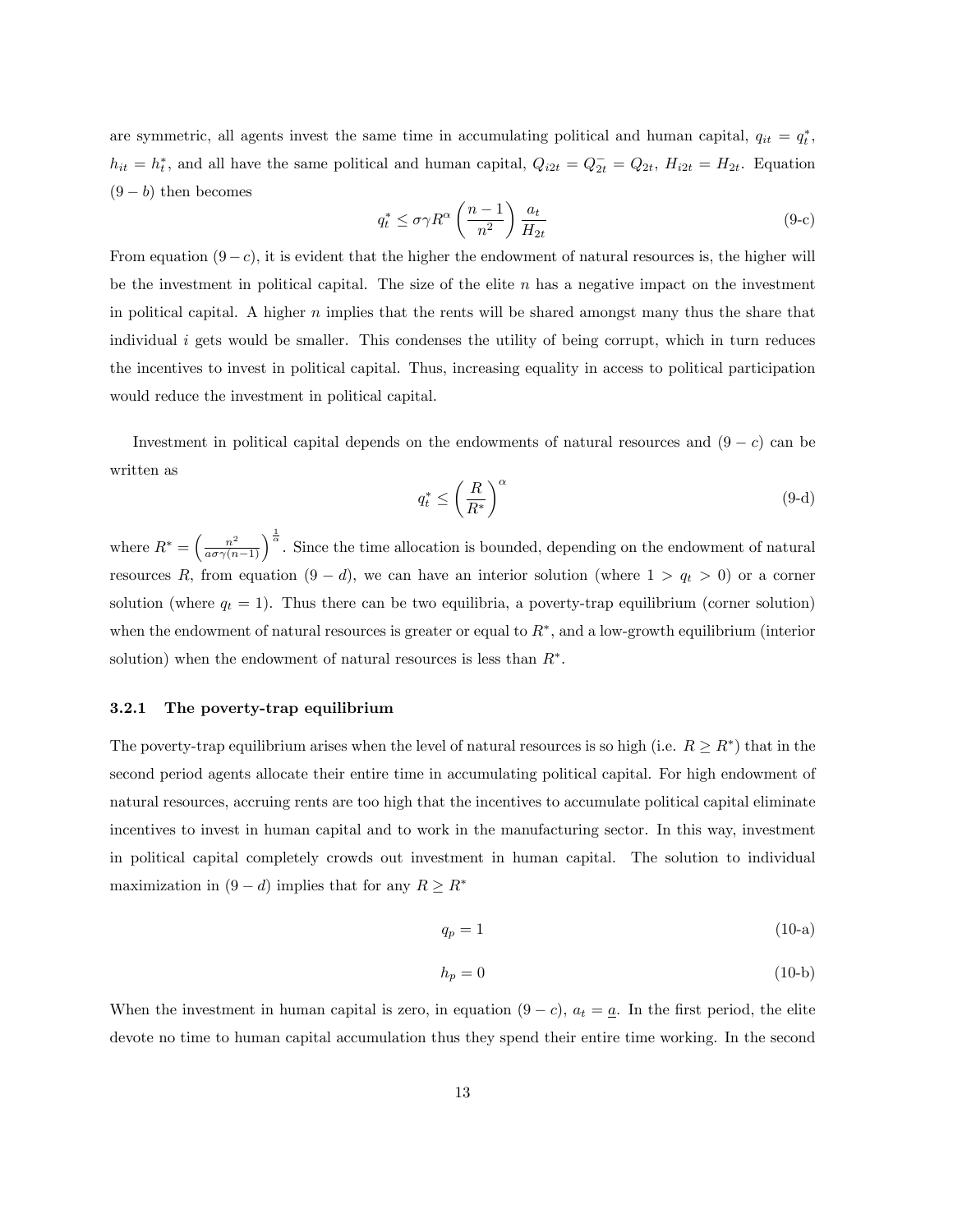period, they devote their entire time for political capital accumulation and do not work at all. As no one invests in human capital, there is no growth,  $g_p = 0$ .

#### 3.2.2 The low-growth equilibrium

The economy is in low-growth equilibrium when natural resource endowments are not too high to compel agents to invest their entire second period time in accumulating political capital. From  $(9-d)$ ,  $q_t < 1$ for any  $R < R^*$ . Given this, the low-growth investments in human and political capital are

$$
q_l = \frac{a\sigma\gamma R^{\alpha}(n-1)}{n^2} \tag{11-a}
$$

$$
h_l = \left[\beta \theta A (1-z) \left(1 - \frac{a \sigma \gamma R^{\alpha} (n-1)}{n^2}\right)\right]^{\frac{1}{1-\theta}}
$$
(11-b)

The rate of growth of human capital and output is given by

$$
1 + g_l = A \left[ \beta \theta A (1 - z) \left( 1 - \frac{a \sigma \gamma R^{\alpha} (n - 1)}{n^2} \right) \right]^{\frac{\theta}{1 - \theta}}
$$
(11-c)

The optimal investment in political capital increases with the endowment of natural resources and decreases with the number of the elite  $n$ . A higher resource endowment implies higher rents thus higher incentives to invest in political capital whereas a higher  $n$  implies a lower share of rents that every one gets thus lower incentives to invest in political capital. Moreover, since investment in human capital decreases with investment in political capital, a higher endowment of natural resources would imply a lower investment in human capital and a higher  $n$  would imply a higher investment in human capital. Thus, in the low-growth equilibrium, a higher endowment of natural resources increases the investment in political capital and reduces the investment in human capital which in turn reduces the rate of growth. Whereas a lower inequality reduces the investment in political capital and increases the investment in human capital which in turn increases the rate of growth. Furthermore, the rate of growth decreases with cost of political participation and returns to political capital, and increases with returns to human capital.

#### 3.3 The decision to accumulate political capital

In the previous section, we presented individual optimization problem and obtained optimal time allocations in both human and political capitals, and the corresponding equilibria. In this section, we look at the existence of those equilibria where an individual decides to invest in political capital while comparing his utility in various scenarios and by taking into account the investments of the others. The individual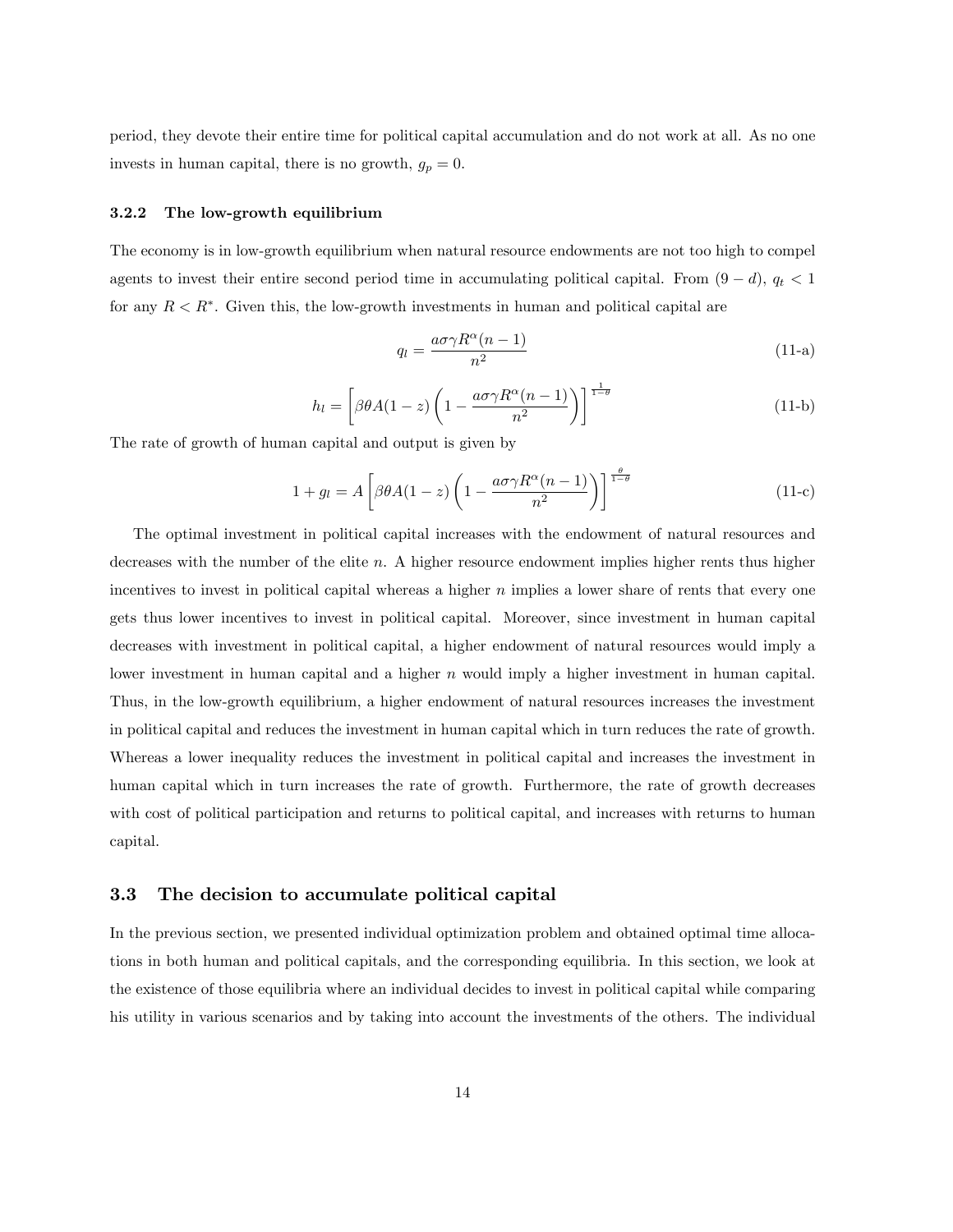chooses to invest in political capital if it generates higher welfare than by not investing. Given the different equilibria in previous section, there are three possible scenarios depending on whether others invest an amount  $q_t = 0$ ,  $q_t = 1$  or  $q_t = q_l$  in political capital. Since, returns to political capital depend on the rents from natural resource sector, the crucial element for the existence of different equilibria would be the endowment of natural resources. Before going into the details of utility comparisons, we suppose  $\theta = \frac{1}{2}$ . Although, the existence of equilibria can be shown for any value of  $\theta$ , fixing  $\theta = \frac{1}{2}$  helps us to define different thresholds of resource endowment that demarcate different equilibria.

#### 3.3.1 When all others invest  $q_t = 0$

Consider first the case when all others  $n-1$  are honest, i.e. they do not invest in political capital,  $q_t = 0$ . Individual i takes the behavior of all others as given and compares the utility when he also does not invest in political capital with that of when he invests. If he does not invest in political capital then there is no rent appropriation and all old agents get equal transfers from the government. If this is the case, the time invested in accumulating human capital is  $h_h$ , and the utility of being honest is

$$
U_{int}^{n} = (1 - h_h)H_{i1t} + \beta \left( Ah_h^{\theta} H_{i1t} + \frac{a_t^n \sigma R^{\alpha}}{N} \right)
$$

where  $a_t^n = aH_{2t} = aAh_h^{\theta}H_{1t}$  which requires  $H_{1t} > \frac{a_n}{aAh_h^{\theta}}$  implying that even when one agent invests in human capital (given the positive inherited human capital), the production technology in the natural resource sector would be  $a_t = aH_{2t}$ .

Consider now a situation where the individual chooses to be corrupt when every one else is honest. If the agent opts to invest in political capital, since he is the only one to invest, our rent diverting technology implies that he can divert a fraction  $\frac{1}{n}$  of rents while the remaining fraction  $\frac{n-1}{n}$  is distributed among old population. Moreover, since other agents have no political capital, the optimal investment is an infinitely small amount  $q = \varepsilon$ , where  $\varepsilon \to 0$ . While deciding about his investment in human capital, individual takes into account that there is a monetary cost associated with being corrupt, thus the returns that he will get from his investment in human capital would be lower. Given this, the individual maximization problem when he is the only one to invest in political capital is

$$
\max_{c,h} U = c_{1t} + \beta c_{2t}
$$
  
s.t.  $H_{i2t} = Ah_{it}^{\theta} H_{i1t}$   

$$
c_{1t} = (1 - h_{it})H_{i1t}
$$
  

$$
c_{2t} = (1 - z) \left[ H_{i2t} + \alpha Y_{2t}^{R} \left( \frac{1}{N} (\frac{n-1}{n}) + \frac{1}{n} \right) \right]
$$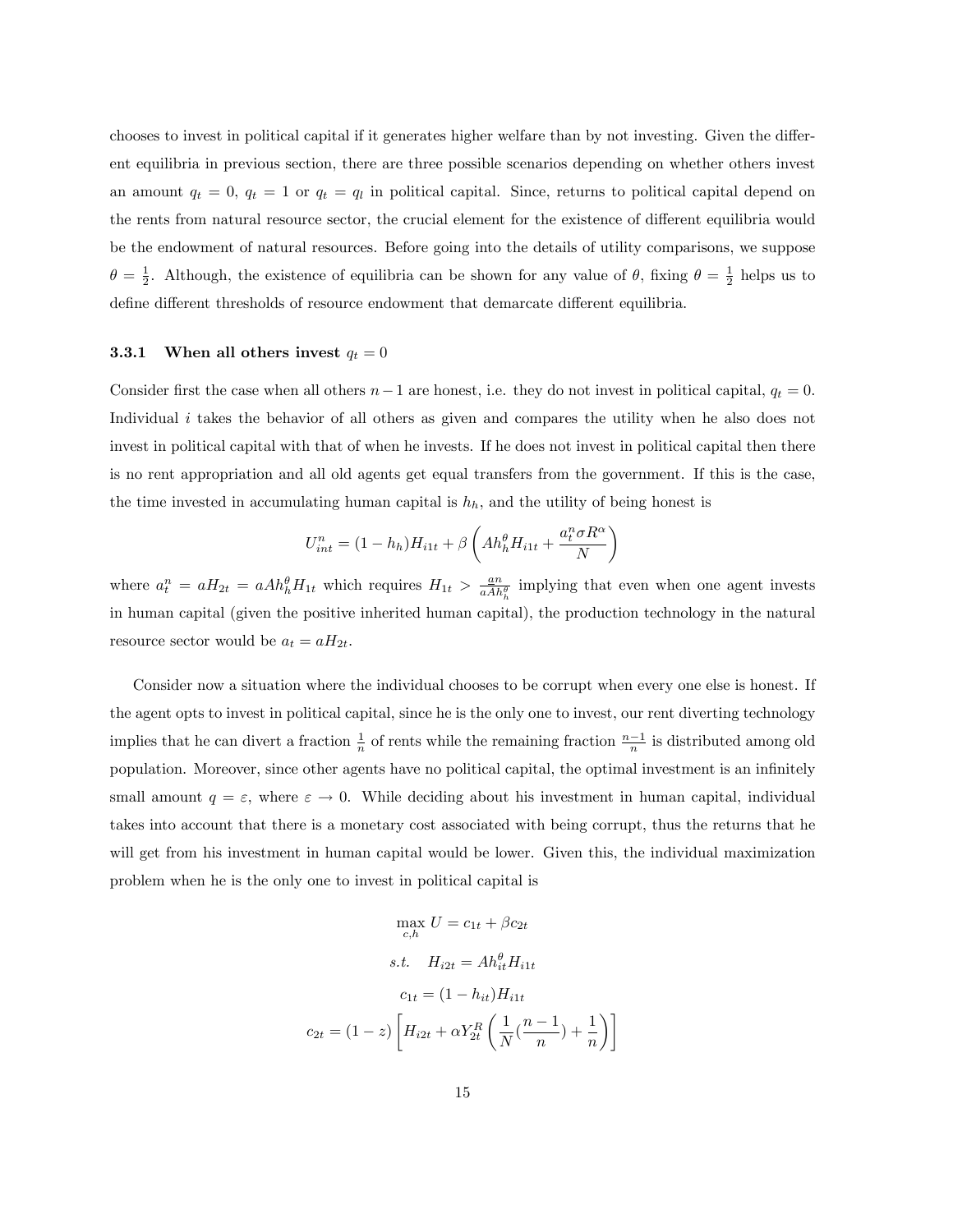The first order conditions yield

$$
\widehat{h} = \left[ (1-z)\beta \theta A \right]^{\frac{1}{1-\theta}} \tag{12}
$$

Since part of second period income is now eroded, the optimal investment in human capital is lower than the case of a high-growth equilibrium.

Given the optimal investment in human capital accumulation and taking into account the rents and transfers, the utility of being corrupt when others are honest is

$$
U_{ict}^{n} = (1 - \widehat{h})H_{i1t} + \beta(1 - z)\left(A\widehat{h}^{\theta}H_{i1t}(1 - \varepsilon) + a_{t}^{c}\sigma R^{\alpha}\left(\frac{1}{N}(1 - \frac{1}{n}) + \frac{1}{n}\right)\right)
$$
  

$$
aH_{2t} = a\frac{A\widehat{h}^{\theta}H_{i1t} + (n-1)Ah_{h}^{\theta}H_{1t}}{n!}.
$$

where  $a_t^c = aH_{2t} = a$ n .

**Proposition 1**  $\forall R \leq \overline{R}$ , there exists a high-growth equilibrium such that no one invests in political capital.

#### **Proof.** See Appendix 1. ■

For the endowment of natural resources less than are equal to  $\overline{R}$ , returns to political capital are so low that no one has incentive to invest in political capital. Thus for  $R \leq \overline{R}$ , the economy is in high-growth equilibrium with no corruption and higher human capital, where

$$
\overline{R} \equiv \left(\frac{Nn^2\left(1 - (1-z)^2\right)}{2a\sigma\left[(1-z)\left(N+n-1\right)(n-z)-n^2\right]}\right)^{\frac{1}{\alpha}}\tag{13}
$$

Whereas, for the endowment of natural resources greater than  $\overline{R}$ , the individual invests in political capital even though all others do not, implying that a high-growth is not an equilibrium for any  $R > \overline{R}$ . The threshold  $\overline{R}$  depends on the cost of political participation z, and the number of the elite n. It increases with z; the higher the cost of political participation is, the higher will be  $\overline{R}$ , thus, the higher will be the range of  $R$  where a high-growth equilibrium exists. If there is zero cost of political participation,  $z = 0$ , then  $\overline{R} = 0$  and the high-growth equilibrium does not exist. This implies that with zero cost, for any endowment of natural resources it will always be profitable to invest in political capital. Whereas, a non-zero cost of political participation implies that the individual loses a part of his legal income as well; thus, when there is low endowment of natural resources, the rents are too small to cover the expected losses caused by z and the individual has no incentive to invest in political capital. The threshold  $\overline{R}$ also increases with the number of the elite  $n^{12}$ . The lower inequality in access to education and political process is (a higher  $n$ ), the higher will be the range of natural resource endowments for which there is a high-growth equilibrium. Thus, reducing inequality in access to education and political process would increase the range of  $R$  for which a high-growth equilibrium exists.

<sup>&</sup>lt;sup>12</sup> This is always true for any  $n \geq 3$  and  $N \geq n + 1$ .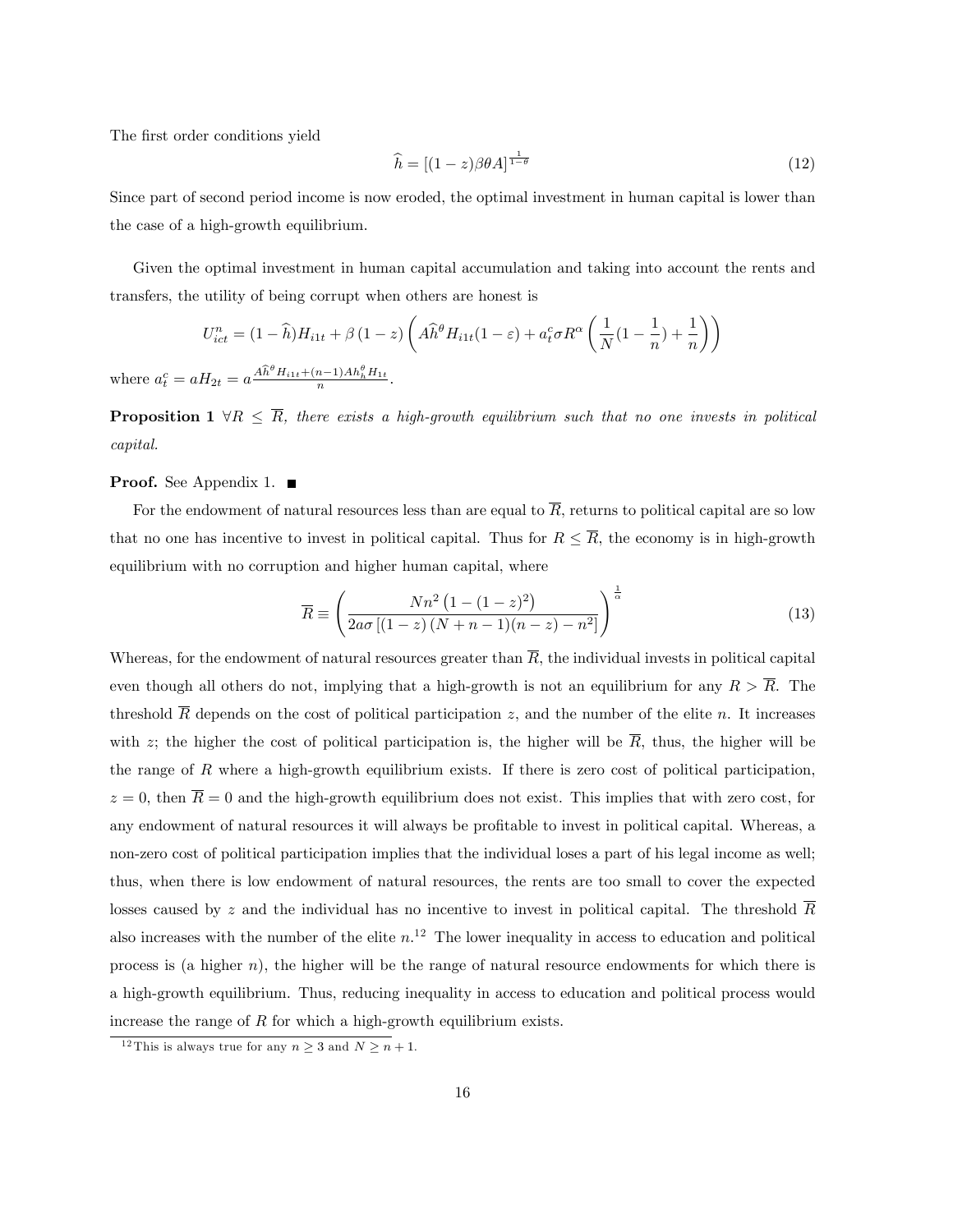#### **3.3.2** When all others invest  $q_t = 1$

When all others are corrupt and they invest  $q_t = 1$  time in political capital accumulation, if agent i also invests in political capital, in equilibrium  $q_t = 1$  and  $h_t = 0$ . In the first period, they invest their entire time working in the manufacturing sector and in the second period, they invest their entire time accumulating political capital and there will be no production in the manufacturing sector.<sup>13</sup> Since all agents are corrupt, they divert all rents and in equilibrium every one gets  $\frac{1}{n}$  share of it. Given this the utility of being corrupt when every one else is corrupt is

$$
U_{ict}^{c} = H_{i1t} + \frac{\beta(1-z)\underline{a}\sigma R^{\alpha}}{n}
$$

If the individual chooses not to be corrupt when all other agents are corrupt, he solves his maximization problem by taking into account the fact that all others are corrupt. He invests  $h_t = h_h$  in human capital accumulation. Since all  $n-1$  agents are corrupt, they divert  $\frac{n-1}{n}$  share of rents from the natural resource sector and the remaining  $\frac{1}{n}$  share of rents is distributed among all old agents. Given, this the utility of being honest when all others are corrupt is

$$
U_{int}^{c} = (1 - h_h)H_{i1t} + \beta \left( Ah_h^{\theta} H_{i1t} + \frac{a_t^n \sigma R^{\alpha}}{N} \left( \frac{n-1}{n} \right) \right)
$$

where  $a_t^n = aH_{2t}$ . Since, other  $n-1$  do not invest in human capital, the average stock of human capital will be,  $H_{2t} = \frac{Ah_h^{\theta}H_{i1t}}{n}$ .

**Proposition 2**  $\forall R \geq \widehat{R}$ , there exists a poverty-trap equilibrium such that all members of the elite invest  $q_t = 1$  in political capital.

#### **Proof.** See Appendix 2. ■

The endowments of natural resources are so high that all members of the elite devote their entire second period time to accumulating political capital and there is no production in the manufacturing sector. Thus for any  $R \geq \widehat{R}$ , there exists a poverty-trap equilibrium, where

$$
\widehat{R} \equiv \left(\frac{\beta A^2 H_{1t} N n^2}{2\sigma \left[2Nn\underline{a}(1-z) - \beta A^2 H_{1t} a(n-1)\right]}\right)^{\frac{1}{\alpha}}\tag{14}
$$

<sup>&</sup>lt;sup>13</sup> Since, output in the manufacturing sector depends on the stock of human capital, the output of the manufacturing sector will be different for the first generation (as agents inherit a positive stock of human capital) than the subsequent generations (there is no human capital). The inherited human capital of the individual of first generation is  $H_{2t-1} = H_{i11} > 0$ , and since agents invest their entire time in working when young (no human capital accumulation), the wage that the elite will get is  $H_{i11}$ . Given the wage in the first period, the utility of being corrupt will be  $U_{ic1}^c = H_{i11} + \beta(1-z)\frac{\alpha \underline{a}l^{1-\alpha}R^{\alpha}}{n}$ . Whereas, in the subsequent periods, since there is no human capital accumulation ( $H_{i21} = 0$ ), there is no production in the manufacturing sector, thus no wage. And since there is no wage income, the only income of the elite will be the rents that they appropriate from the natural resource sector. The utility of being corrupt in this case will be  $U_{ic2}^c = \beta(1-z) \frac{\alpha \underline{a} l^{1-\alpha} R^{\alpha}}{n}$ .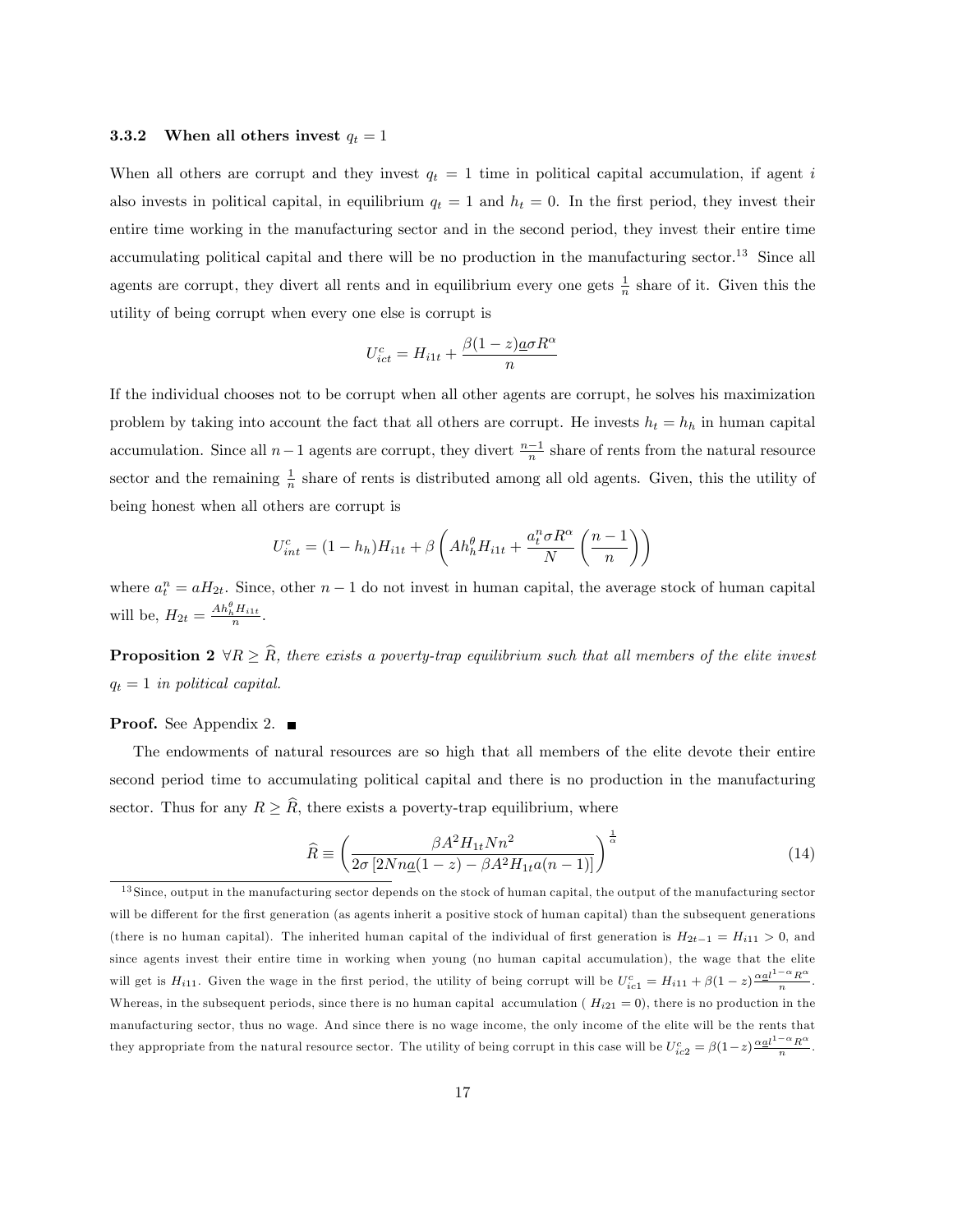Whereas, for the endowment of natural resources is lower than  $\widehat{R}$ , the agent do not invest in political capital even when every one else is investing.

From the individual maximization in the previous section, we have that the poverty-trap equilibrium exists (i.e. it is optimal to invest  $q_t = 1$ ) for any endowment of natural resources greater or equal to  $R^*$ . In this way, for the existence of poverty-trap equilibrium, we have two conditions, i.e. from the optimization problem, we have  $R \geq R^*$  and from the above incentive constraint, we have  $R \geq \widehat{R}$ . By comparing these two thresholds of R, we find that  $R^*$  is greater than  $\widehat{R}$  for any cost of political participation less than  $\overline{z}$ , where

$$
\overline{z} \equiv 1 - \frac{\beta a A^2 H_{1t}(n-1)(N\gamma + 2)}{4Nn\underline{a}}
$$

For the rest of the paper, we assume that the cost of political participation is not too large to erode the incentives to be corrupt, i.e.  $R^* \geq \widehat{R}$ .

#### Assumption A1:  $z \leq \overline{z}$ .

Assumption A1 implies that when it is optimal to invest  $q_t = 1$  time in political capital accumulation, the poverty-trap equilibrium always exists. Note that for any  $z > \overline{z}$ , there will be a poverty-trap equilibrium for any  $R \geq \widehat{R}$ .

#### **3.3.3** When all others invest  $q_t = q_l$

When all others are corrupt and they invest  $q_t = q_l$  in political capital, if the agent i also invests in political capital, in equilibrium  $q_t = q_l$  and  $h_t = h_l$ . Since all agents are corrupt, they divert all rents and in equilibrium every one gets  $\frac{1}{n}$  share of it. Given this the utility of being corrupt when every one else is corrupt is

$$
U_{ict}^{c} = (1 - h_l)H_{i1t} + \beta(1 - z)\left[Ah_l^{\theta}H_{i1t}(1 - q_l) + a_t^c\sigma R^{\alpha}\left(\frac{1}{n}\right)\right]
$$

where  $a_t^c = \max\{\underline{a}, aH_{2t}\}\$ . We have  $H_{2t} = Ah_t^{\theta}H_{1t}$ , and  $aH_{2t}$  is greater than  $\underline{a}$  for  $h_l > \underline{h} \equiv \left(\frac{\underline{a}}{aAH}\right)$  $aAH_{1t}$  $\int^{\frac{1}{\theta}}$ . By comparing  $h_l$  with  $\underline{h}$ , we have  $h_l \geq \underline{h}$  for all  $R \leq R \equiv$  $\left(\frac{n^2}{a\sigma\gamma(n-1)}\left(1-\frac{1}{1-z}\right.\right.$  $\left( \begin{array}{c} h \end{array} \right)$  $h_h$  $\binom{1-\theta}{\alpha}$ , which implies that  $a_t^c = aAh_t^{\theta}H_{1t}$  for all  $R \leq R$  and  $a_t^c = \underline{a}$  for all  $R > R$ .  $U_{ict}^c$  is piecewise concave function with respect to R in the range  $R \in (0, R^*)$  with a possible kink at  $R = \widetilde{R}$ .<sup>14</sup>

<sup>&</sup>lt;sup>14</sup>The detailed derivations of the function  $U_{ict}^c$  are given in Appendix 3.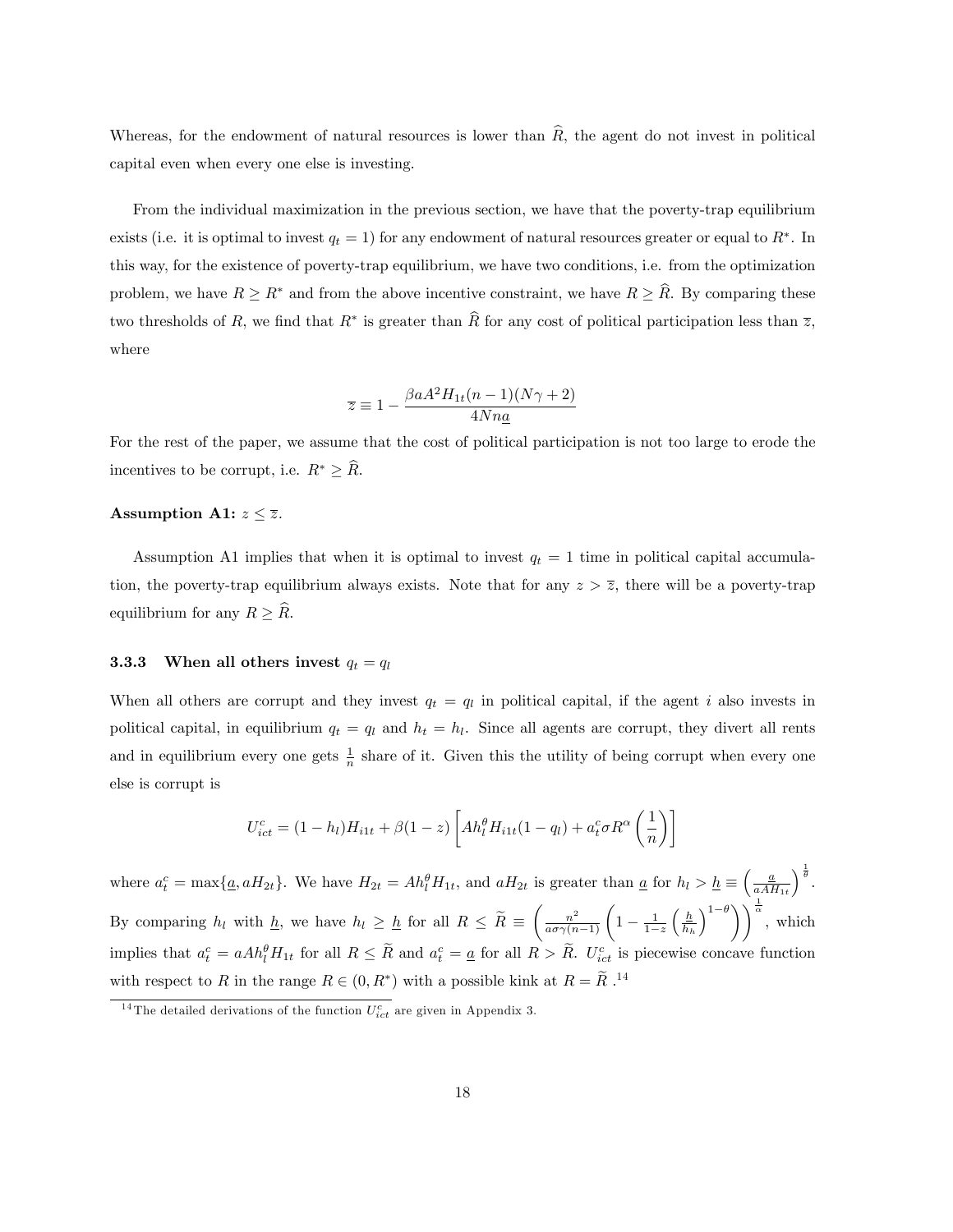If the individual chooses not to be corrupt when all others are corrupt, he solves his maximization problem by taking into account the fact that all others are corrupt. Since all  $n-1$  agents are corrupt, they divert  $\frac{n-1}{n}$  share of rents from natural resource sector and the remaining  $\frac{1}{n}$  share of rents is distributed among all old agents. Given this, the utility if being honest when all others are corrupt is

$$
U_{int}^{c} = (1 - h_h)H_{i1t} + \beta \left[ Ah_h^{\theta}H_{i1t} + \frac{a_t^n \sigma R^{\alpha}}{N} \left( \frac{n-1}{n} \right) \right]
$$

where  $a_t^n = aH_{2t} = a\left(\frac{Ah_h^{\theta}H_{i1t} + (n-1)Ah_l^{\theta}H_{1t}}{n}\right)$ ) and  $U_{int}^{c}$  is a concave function with respect to R in the range  $R \in (0, R^*)$ .<sup>15</sup>

By comparing the both utilities, there exists  $\underline{N} \geq 0$  such that  $U_{ict}^c = U_{int}^c$  at  $R = \underline{R}$  and for any  $R > \underline{R}$ ,  $U_{ict}^c > U_{int}^c$ . In the remaining of the paper, we consider  $N > \underline{N}$ , where

$$
\underline{N} \equiv \frac{(1-z-x)(n-1)\left(x^{\frac{-\theta}{1-\theta}}+n-1\right)}{n(1-z)\left(\gamma(n-1)(1-\theta)\left(x-x^{\frac{-\theta}{1-\theta}}\right)+(1-z-x)\right)}
$$

where  $x = \left(\frac{h}{h}\right)$  $h_h$  $\int_{0}^{1-\theta}$ . Graphically,



Combining this with our results from the individual optimization problem which implies that the low-growth equilibrium exists for  $R < R^*$ , we have our results in Proposition 3.

<sup>&</sup>lt;sup>15</sup>The detailed derivations of the function  $U_{int}^c$  are given in Appendix 3.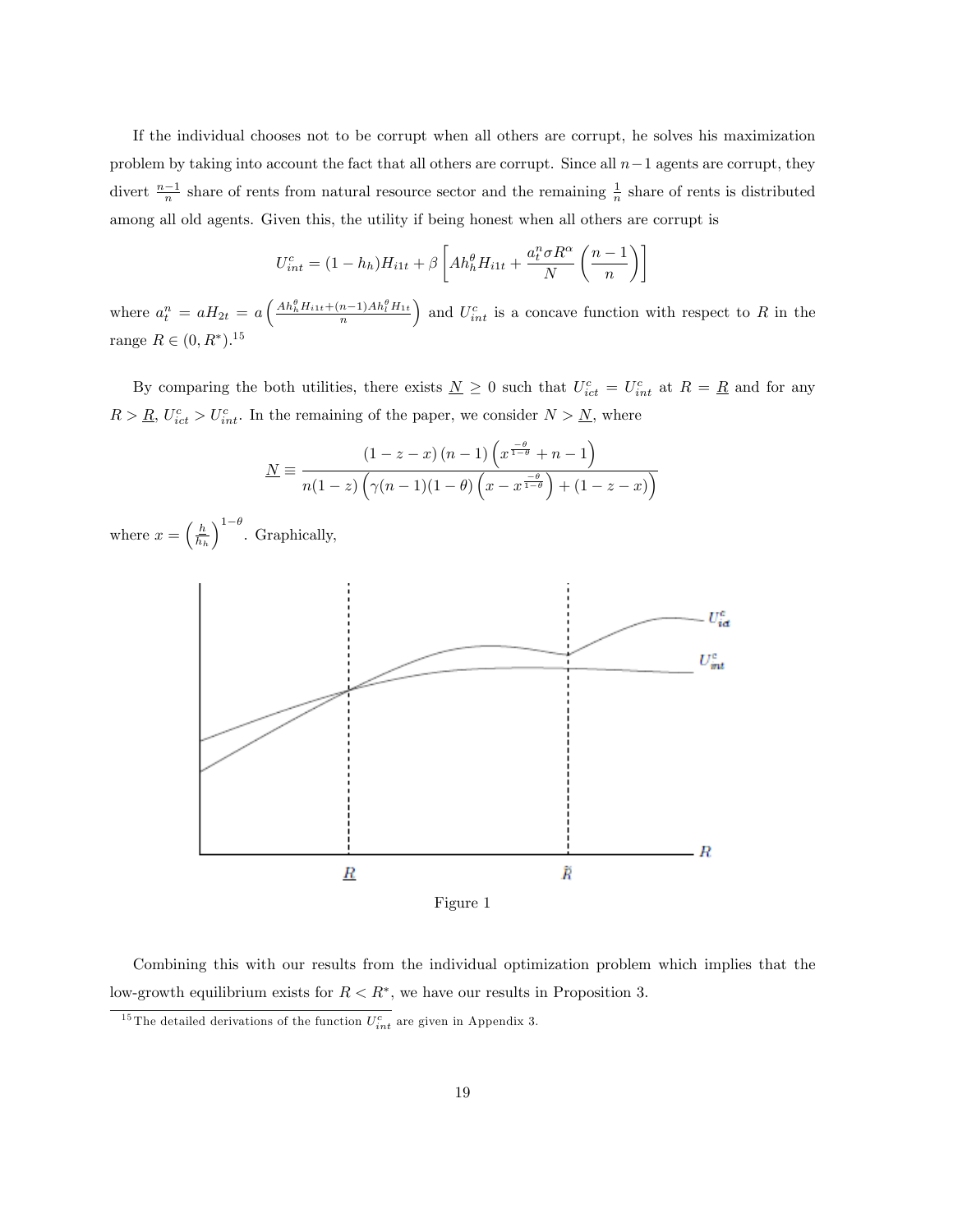**Proposition 3**  $\forall N > N$ , there exists a unique <u>R</u> such that a low-growth equilibrium exists for  $R^* > R \geq$  $\underline{R}$  where all members of the elite invest  $q_t = q_l$  in political capital.

#### Proof. See Appendix 3.

The low-growth equilibrium exists for the intermediate range of the natural resource endowments. It does not exist for a lower endowment of natural resources as lower endowment would imply low rents, thus, no investment in political capital, and it does not exist for a higher endowment of natural resources as higher endowment would imply high rents, thus, investing entire second period time in political capital.<sup>16</sup>

# 4 Natural resource thresholds and equilibria

#### 4.1 Equilibrium configurations

In this section we use our results from the previous section to compare different thresholds of natural resource endowments that characterize the three possible equilibria. Our results imply that

- the high-growth equilibrium exists for all  $R \leq \overline{R}$ .
- the low-growth equilibrium exists for all  $\underline{R} \leq R < R^*$ .
- the poverty-trap exists for all  $R \geq R^*$ .

From the Assumption A1, we know that  $R^*$  is always greater than  $\widehat{R}$ . By comparing  $\overline{R}$  with  $R^*$ , we find that  $\overline{R} > R^*$  for all z greater than  $\widehat{z}$ , where

$$
\widehat{z} \equiv 1 - \frac{-(n-1)(N+n-1) + \sqrt{(n-1)^2(N+n-1)^2 + [2N + (n-1)(2+N\gamma)](N\gamma(n-1)+2n^2)}}{2N + (n-1)(2+N\gamma)}
$$

By comparing  $\underline{R}$  with  $R^*$ , we know from Proposition 3 that  $R^* > \underline{R}$ . Thus, for  $z > \hat{z}$  we know that  $\overline{R}$  is greater than  $R^*$  and since  $R^*$  is always greater than  $\underline{R}$ , we have  $\overline{R} > \underline{R}$ . Whereas, for cost of political participation less than  $\hat{z}, R^* > \overline{R}$  and also  $R^* > \underline{R}$ , since, we do not have expression for  $\underline{R}$ , we do not know whether  $\overline{R}$  is greater than or less than R.

**Proposition 4**  $\forall z > \hat{z}$ ; there is a unique poverty-trap equilibrium  $\forall R > \overline{R}$ , there is a unique high-growth equilibrium  $\forall R \leq R$ , whereas for  $\overline{R} \geq R \geq \overline{R}$ , there are multiple equilibria, where for  $R^* > R \geq \overline{R}$ , highgrowth and low-growth equilibria coexist and for  $\overline{R} \geq R \geq R^*$ , high-growth and poverty-trap equilibria coexist.

<sup>&</sup>lt;sup>16</sup>We are unable to find an expression for <u>R</u>, thus, we can not make comparative statics of <u>R</u> with respect to cost of political participation  $z$  or inequality in access to education and political process  $n$ .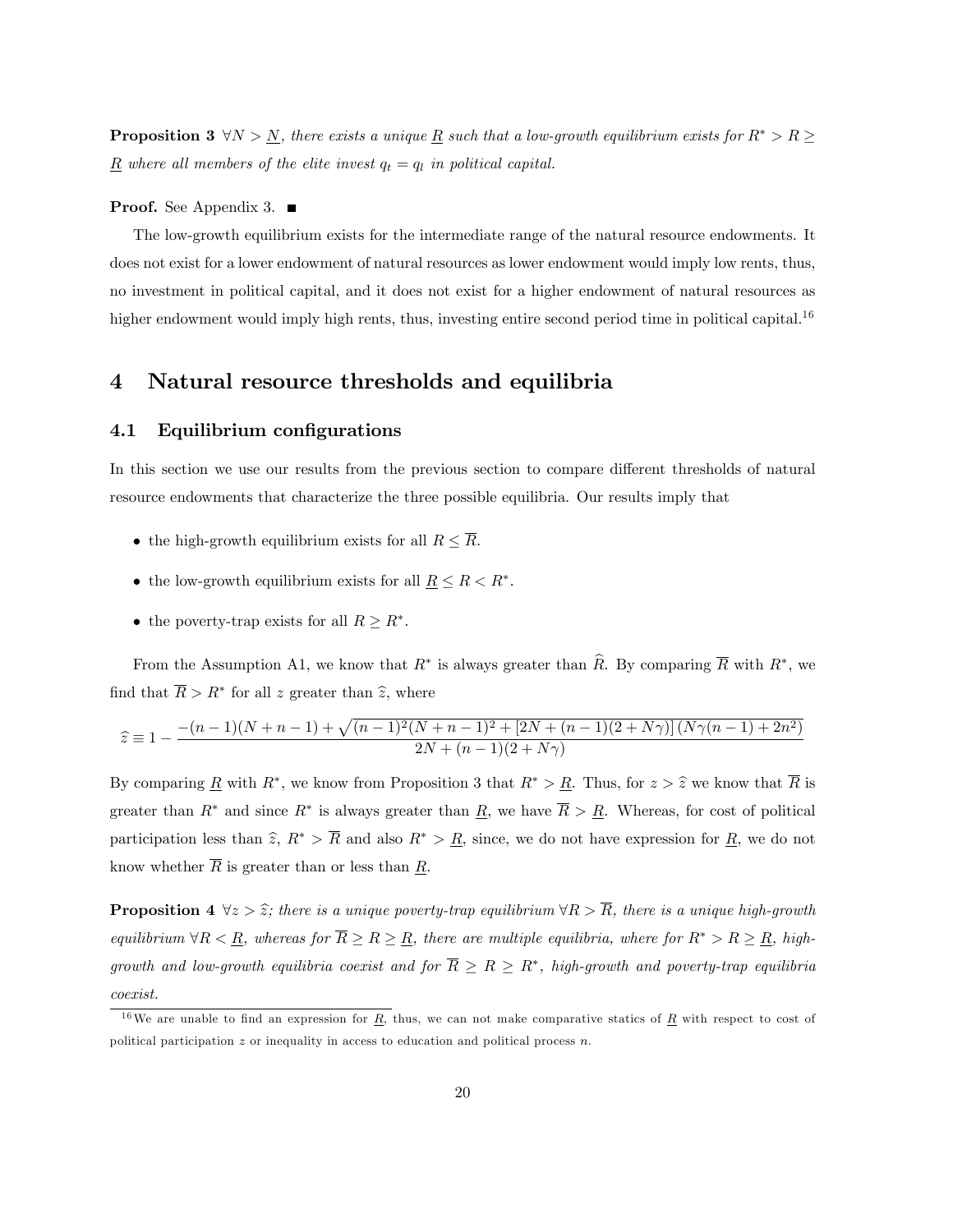Proposition 4 depicts the case of quality institutions where costs of political participation are higher. For low and high endowments of natural resources, there is a unique high-growth and a poverty-trap equilibrium, respectively. In Figure 2, we depict our results of better quality institutions from Proposition 4



Existence of multiple equilibria for the intermediate levels of natural resource endowments imply that the relationship between natural resources and resource-curse is non-monotonic. High-growth equilibrium coexist with both low-growth and poverty-trap equilibria. Thus, we can have countries with identical endowments of natural resources experiencing two different growth regimes; a high-growth regime with no corruption and high investment in human capital, or a poverty-trap with no growth, no investment in

education and high corruption.

**Proposition 5**  $\forall z < \hat{z}$  and  $\overline{R} > \underline{R}$ , there is a unique poverty-trap equilibrium  $\forall R > R^*$ , there is a unique high-growth equilibrium  $\forall R \leq \underline{R}$ , there is a unique low-growth equilibrium for  $R^* > R \geq \overline{R}$ , whereas for  $\overline{R} > R \geq \underline{R}$ , there are multiple equilibria, where high-growth and low-growth equilibria coexist.

Proposition 5 depicts the case of bad institutions where cost of political participation is low. There are three main differences from the case with better quality institutions; first, with low cost of political participation, high-growth and poverty-trap equilibria do not coexist. Second, the range of natural resource endowments where there is a unique poverty-trap equilibrium is higher i.e. it exists for any  $R > R^*$  which is smaller than  $\overline{R}$  in Figure 2. Third, with low quality institutions for certain levels of  $R$ , there is a unique low-growth equilibrium while with quality institution it always coexisted with a high-growth equilibrium. In Figure 3, we depict our results of low quality institutions presented in Proposition 5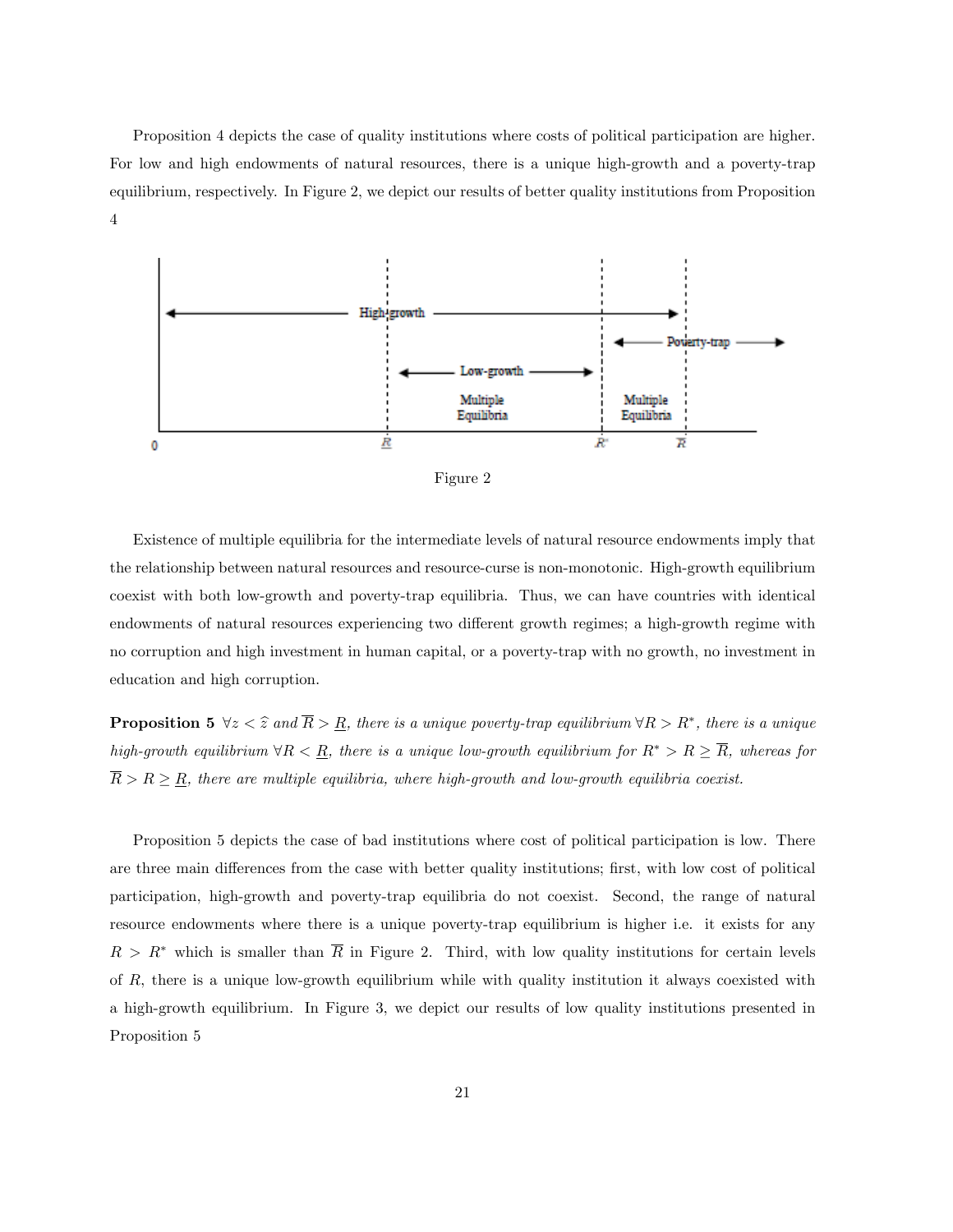

Figure 3 depicts the case of low quality institutions. For low endowment of natural resources, there is a unique high-growth equilibrium and for high endowments of natural resources, there is a unique poverty-trap equilibrium. For the intermediate levels, the high-growth and the low-growth equilibria coexist for  $R \in (\underline{R}, \overline{R})$ , and for any  $R^* > R > \overline{R}$ , there is a unique low-growth equilibrium.

With  $z < \hat{z}$ , there can be a possibility where  $\overline{R}$  is lower than  $\underline{R}$ . In Figure 4, we put our results of Proposition 5 with  $\overline{R} < \underline{R}$ . For low endowment of natural resources only the high-growth equilibrium exists while for high endowment of natural resources only the poverty-trap equilibrium exists. For the intermediate ranges, the low-growth equilibrium exists for  $R \in (R, R^*)$ . In the range of endowments  $R \in (\overline{R}, \underline{R})$ , there is a possibility of no symmetric equilibrium.



The no-equilibrium scenario can be attributed to the fact that we are looking at only the symmetric equilibrium, i.e. either all members of the elite invest in political capital or no one invests. Note that for the stock of natural resources less or equal to  $\overline{R}$ , the proportion of the elite investing in political capital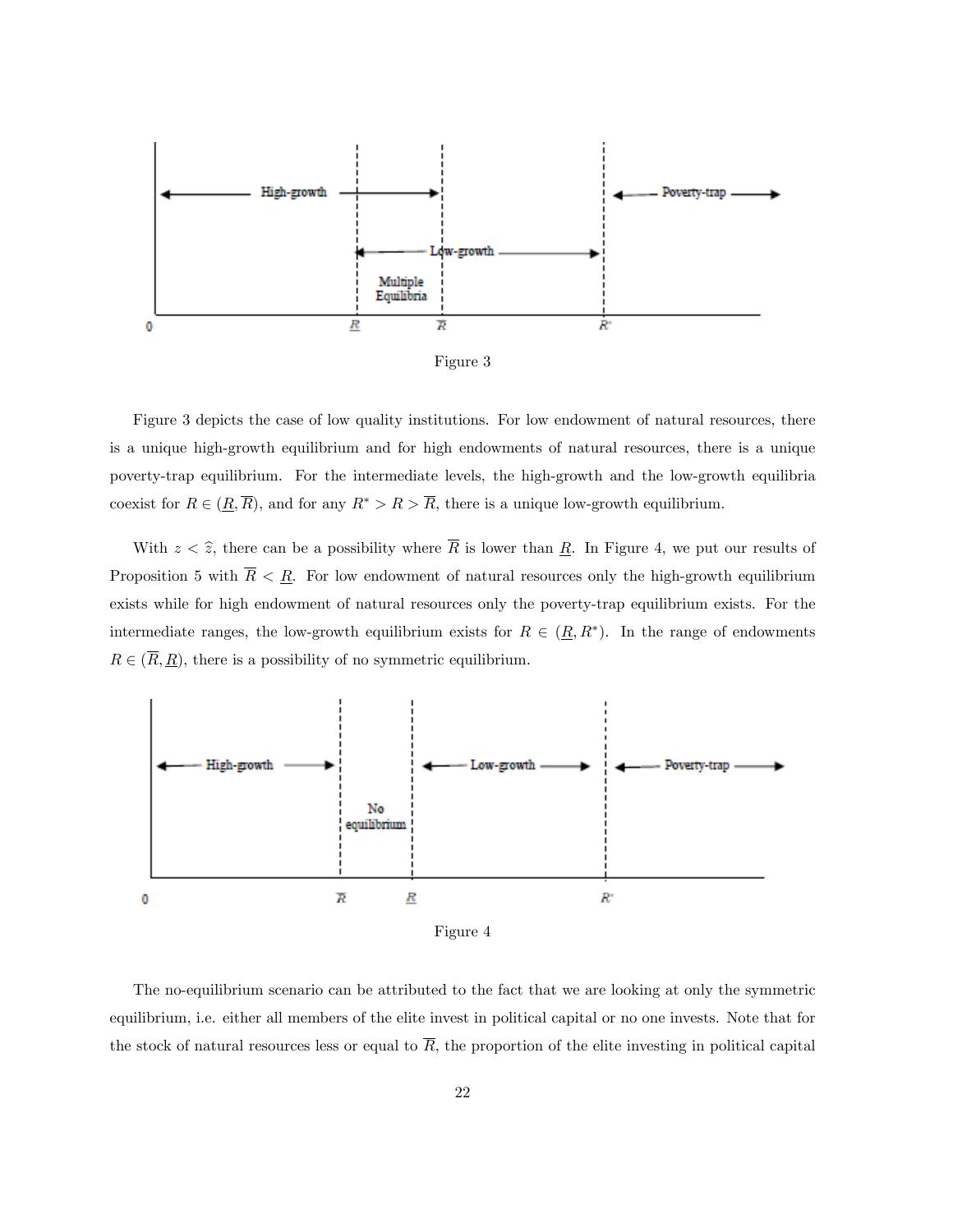is zero,  $p_t = 0$  and for any stock of natural resources greater or equal to  $\underline{R}$ ,  $p_t = 1$ . Thus, moving from R to  $R$ , the proportion of the elite investing in political capital jumps from zero to one. Although, we are unable to show it analytically, our intuition is that by allowing for an asymmetric equilibrium, there can be an equilibrium where a proportion of the elite would be investing in political capital.

In the above equilibrium configurations, the thresholds of natural resource endowments that demarcate different equilibria are endogenous and depend on model parameters. The policies that affect these parameters can then shift the economy to a different equilibrium. The region where the high-growth equilibrium exists depends on inequality in access to education and political participation,  $n$  and the quality of institutions, z. Since  $\overline{R}$  depends on the cost of political participation and the number of elite, the multiple equilibria are determined by both z and n. Threshold  $\overline{R}$  increases with n, which is to say that increasing access to education and political participation would increase the region where the highgrowth is equilibrium. Whereas, the threshold  $R^*$  decreases with n implying that increasing access to education and political participation would reduce the region of natural resource endowments where the poverty-trap is equilibrium.

Another crucial element in the determination of multiple equilibria is the cost of political participation. When there is no cost involved in rent seeking i.e.  $z = 0$ , then  $\overline{R} = 0$ , and the high-growth equilibrium does not exist. The intuition behind this is very straight-forward, natural resources create rents and if there is no cost involved in directing these rents to one's own pockets, even an infinitely small amount of investment in political capital would be sufficient to extract all rents. When there is no cost of political participation, the utility of being corrupt will always be higher than the utility of being honest even if all other agents were honest. This is analogous to say that in the absence of quality institutions, natural resources can only be curse but if the institutions are better (i.e.  $z$  is high), it is possible to enjoy a high-growth with high endowments of natural resources.

#### 4.2 Comparative statics

In this section, we summarize our results and look at the features of different equilibria. Table 1 summarizes our results for investments in both human and political capitals, the growth rate and the aggregate output. Natural resource endowments demarcate regions where each of the three equilibria exists. It is evident from the third row of the Table 1 that resource abundance increases the incentives to invest in political capital, and since high investment in political capital crowds out investment in human capital, a higher endowment of natural resources reduces investments in human capital (in second row). Moreover, since human capital is the only productive capital, reducing investment in it would reduce the rate of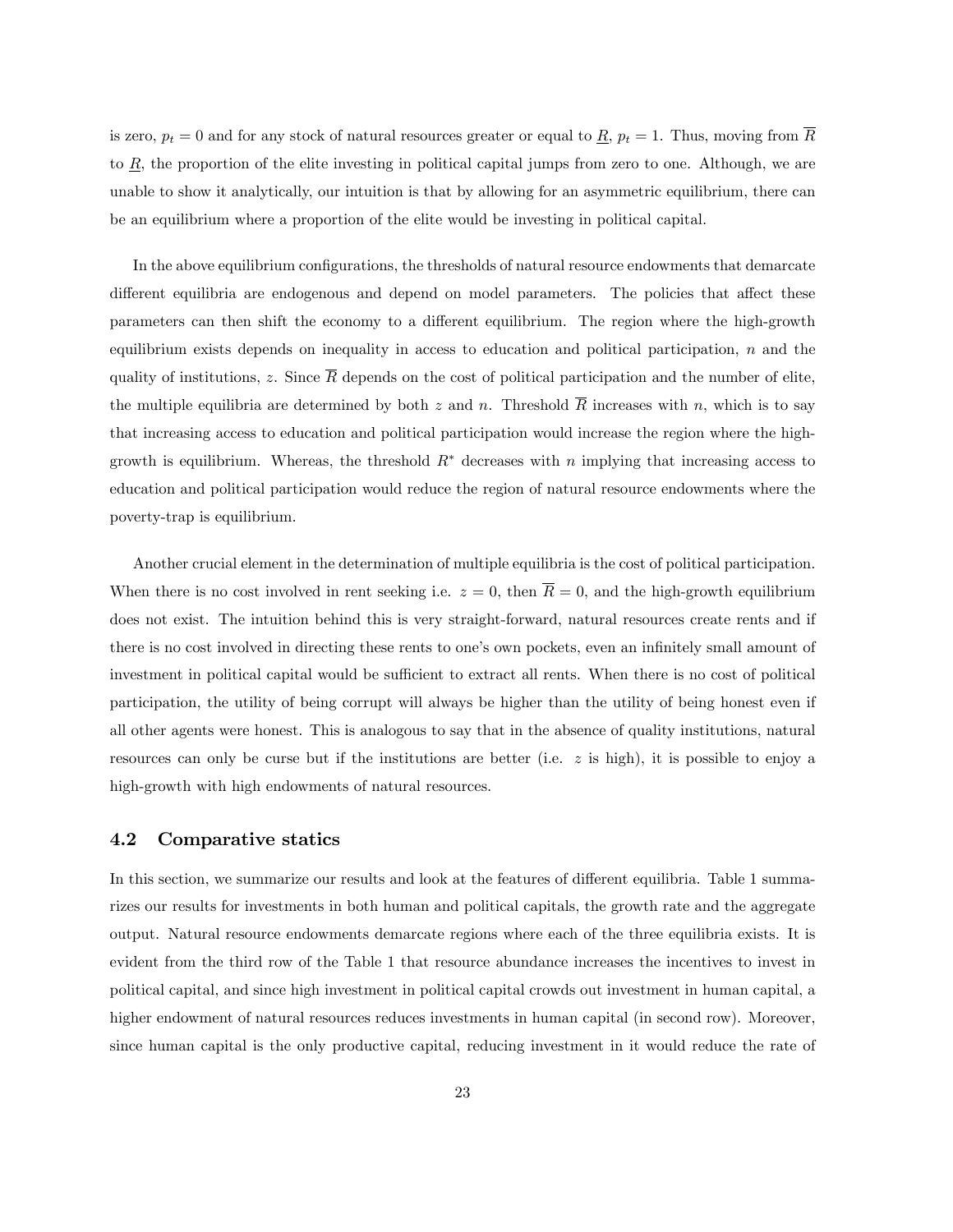growth. When endowments are sufficiently high, the elite when young do not invest in schooling, and when old, they invest their entire time in accumulating political capital. Consequently, there is no human capital and no production in the manufacturing sector.

|               | High-growth                                          | Low-growth                                                                                                        | Poverty-trap                                             |
|---------------|------------------------------------------------------|-------------------------------------------------------------------------------------------------------------------|----------------------------------------------------------|
| Natural       | $R \leq \overline{R}$                                | $R \leq R \leq R^*$                                                                                               | $R > R^*$                                                |
| resources     |                                                      |                                                                                                                   |                                                          |
| Human         | $h_h = (\beta \theta A)^{\frac{1}{1-\theta}}$        | $h_l = \left[\beta\theta A(1-z)\left(1-\left(\frac{R}{R^*}\right)^{\alpha}\right)\right]^{\frac{1}{1-\theta}}$    | $h_n=0$                                                  |
| capital $h_t$ |                                                      |                                                                                                                   |                                                          |
| Political     | $q_h=0$                                              | $q_l = \left(\frac{R}{B*}\right)^{\alpha}$                                                                        | $q_p=1$                                                  |
| capital $q_t$ |                                                      |                                                                                                                   |                                                          |
| Growth        | $g_h = A (\beta \theta A)^{\frac{\theta}{1-\theta}}$ | $g_l = A \left[ \beta \theta A (1-z) \left( 1 - \left( \frac{R}{D^*} \right)^{\alpha} \right) \right]^{1-\theta}$ | $g_p=0$                                                  |
| of $H$        |                                                      |                                                                                                                   |                                                          |
| Aggregate     | $Y_{ht} = nH_{1t}[1 + (1 + q_h)(1 - \beta\theta)]$   | $Y_{lt} = nH_{1t}[1 + (1+g_l)((1-\beta\theta(1-z))$                                                               | $Y_{p1} = nH_{11} + \underline{a}l^{1-\alpha}R^{\alpha}$ |
| output        | $+\frac{al^{1-\alpha}R^{\alpha}}{a^2}]$              | $\left(1-\left(\frac{R}{R^*}\right)^{\alpha}\right)+\frac{al^{1-\alpha}R^{\alpha}}{n^2}\right)$                   | $Y_{p2} = a l^{1-\alpha} R^{\alpha}$                     |

Table 1: Characterization of equilibria

Apart from affecting the existence of different equilibria, natural resources have an impact on aggregate output as well. It affects aggregate output through three channels. First, there is a direct positive impact as high endowment of natural resources implies higher production in the natural resources sector implying higher aggregate output. Second, there is an indirect negative effect arising from the investment in political capital. Higher endowment of natural resources increases the investment in political capital that reduces time invested in human capital as well as time spent working. Thus, with higher endowment of natural resources, output in the manufacturing sector and aggregate output would decline. Third, an indirect negative effect arises through the rate of growth. Higher endowment of natural resources reduces the rate of growth which results in lower output in both manufacturing and natural resources sectors. The overall impact of natural resource abundance on aggregate output is ambiguous and depends on the type of equilibrium. In the high-growth equilibrium, column one of the fifth row, the aggregate output increases with  $R$ , hence resources are 'blessings'. In the high-growth equilibrium the investment in human capital and thus the rate of growth would increase with  $R$ . Furthermore, a higher  $R$  implies a higher production in the natural resource sector and aggregate output. In the case of a low-growth equilibrium, the effect of R is ambiguous. A higher R increases output in the natural resource sector, but reduces the time spent working in the manufacturing sector and investment in human capital, thus the rate of growth.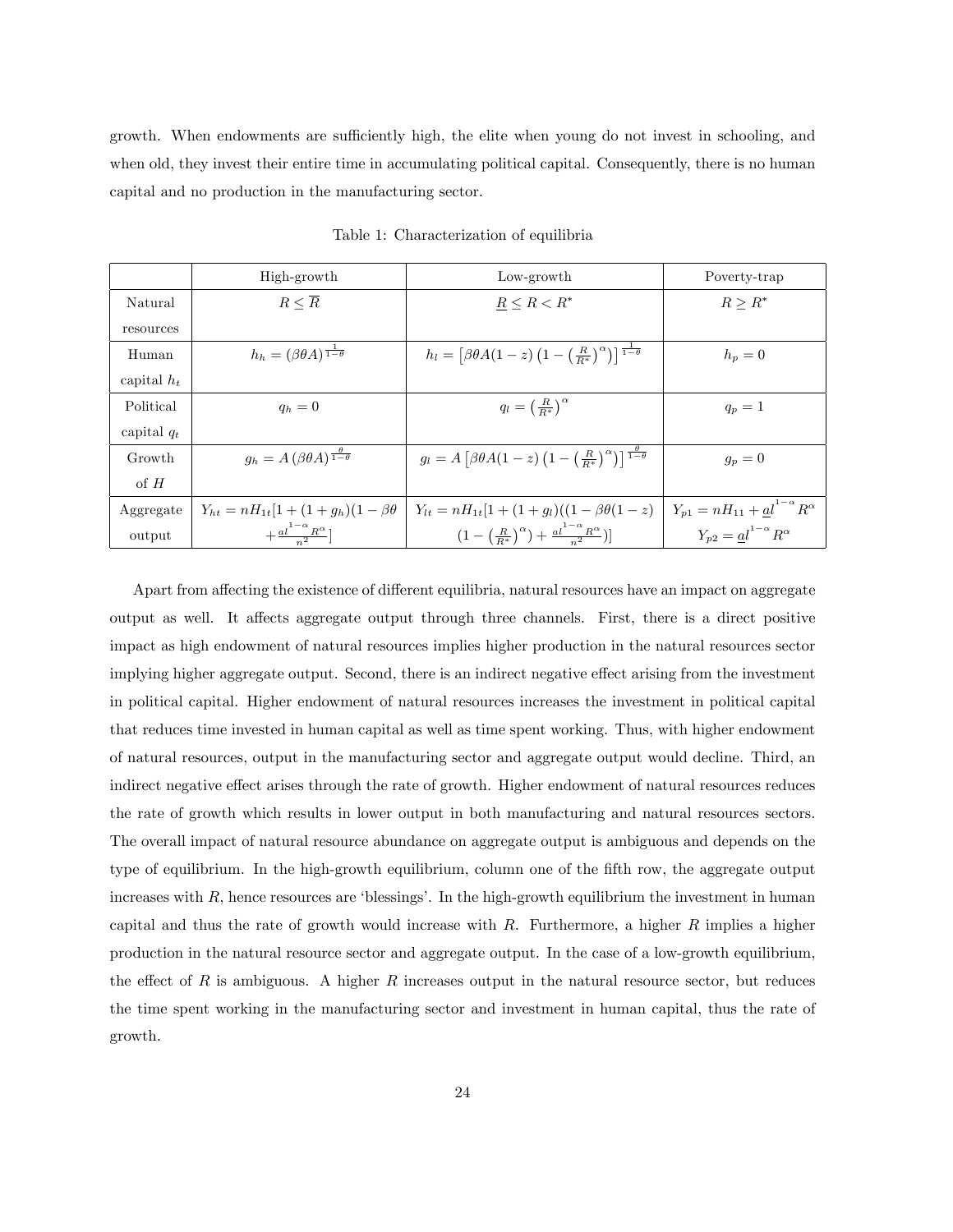# 5 Conclusion

Recent empirical evidence suggests that relatively resource rich countries tend to have lower economic growth, higher corruption and lower level of education. In this paper, we provide a theory behind this evidence where abundance of natural resources affects both corruption and education, which in turn determines the rate of growth. We have developed an endogenous growth model for an economy divided in two classes; the elite and workers. The former is a privileged class who has access to both education and the political process. Apart from the industrial sector, there is a natural resource sector that creates rents. The rents from natural resource sector accrue to the government, which attracts rent seeking. Profitable rent seeking requires time investment in political capital accumulation, which crowds out time invested in education.

Our predictions in this paper are in line with the empirical findings that the natural resources curse operates through the crowding out of productive capital and rent seeking. Furthermore, the relationship between abundance of natural resource and the resource curse is non-monotonic. We find that depending on the natural resource endowments, there can be three different growth regimes. There are endogenous thresholds of natural resource endowments that demarcate different equilibria. For low endowment of natural resources, there is a unique high-growth equilibrium with faster growth, higher education attainment, and no corruption, while for high endowment of natural resources, there is a unique poverty-trap equilibrium with no growth, no education attainment and very high corruption. In the intermediate ranges, there are multiple equilibria.

The thresholds are endogenous and crucially depend on inequality in access to human and political capital accumulation and on the monetary cost associated with corruption. Increasing access to education and political participation would increase the ranges of resource endowments where the high-growth equilibrium exists. Institutions play pivotal role for the determination of different growth regimes. For better quality institutions (i.e. higher cost of political participation), the range of natural resource abundance where high-growth equilibrium exists would be higher. Thus, for higher cost of political participation there are multiple equilibria, where for high abundance of natural resources, high-growth and poverty-trap equilibria coexist, and for the intermediate ranges of natural resource abundance, highgrowth and low-growth equilibria coexist. Whereas, decrease in inequality in access to education and political process increases the range of natural resources where the high-growth is in equilibrium and decreases the rage of natural resources where the poverty-trap is an equilibrium.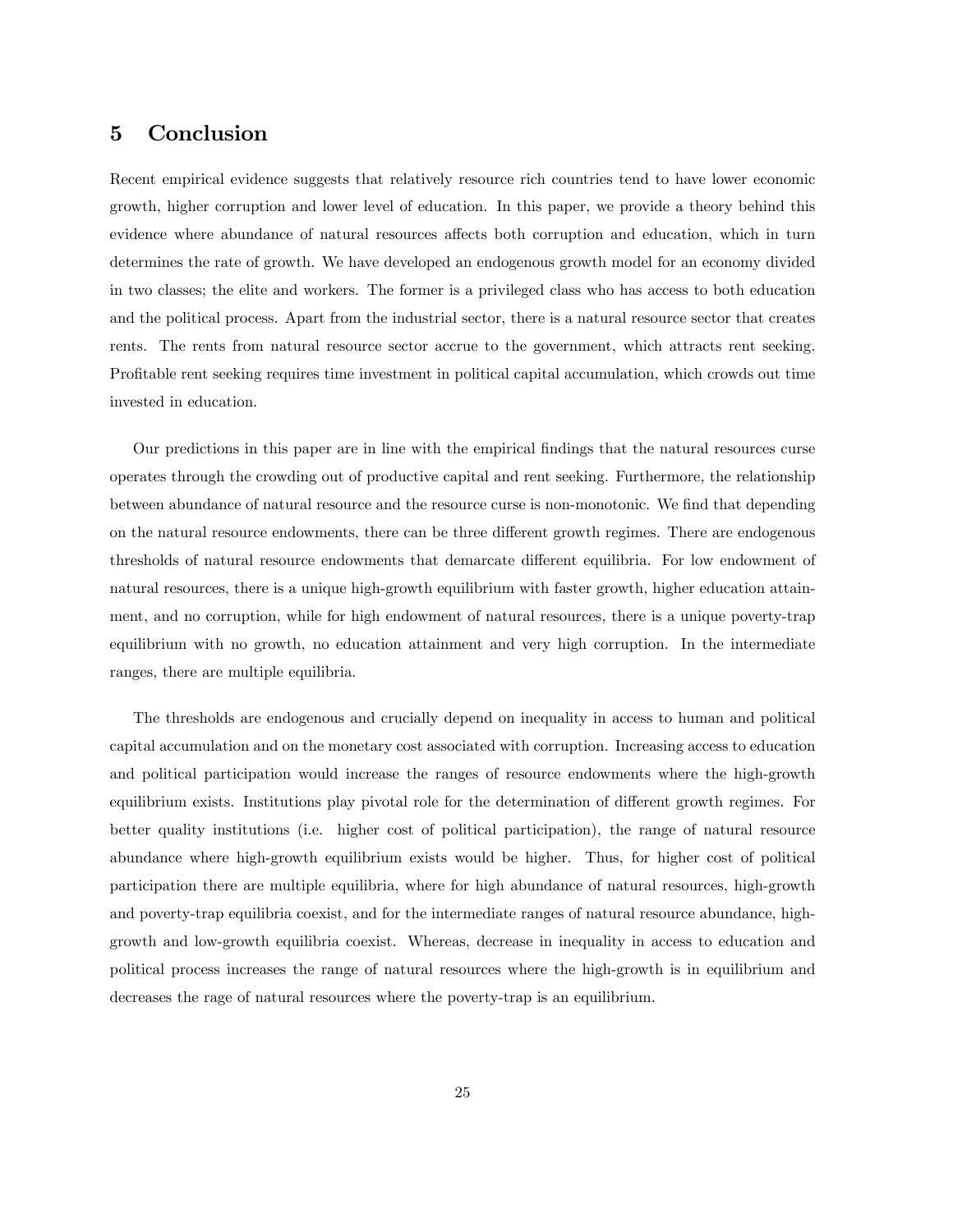There is an important limitation in our model concerning the technology of natural resource sector. The assumption that the natural resource sector employs only unskilled workers can be suitable for some types of natural resources but may not be for the others. Second, this limits our analysis to see the impact of natural resources on income inequality. Clearly, when the society is segmented in two classes, abundance of natural resources may have redistributive implications as well. Allowing for more flexible settings may help to see the redistributive implications of natural resources.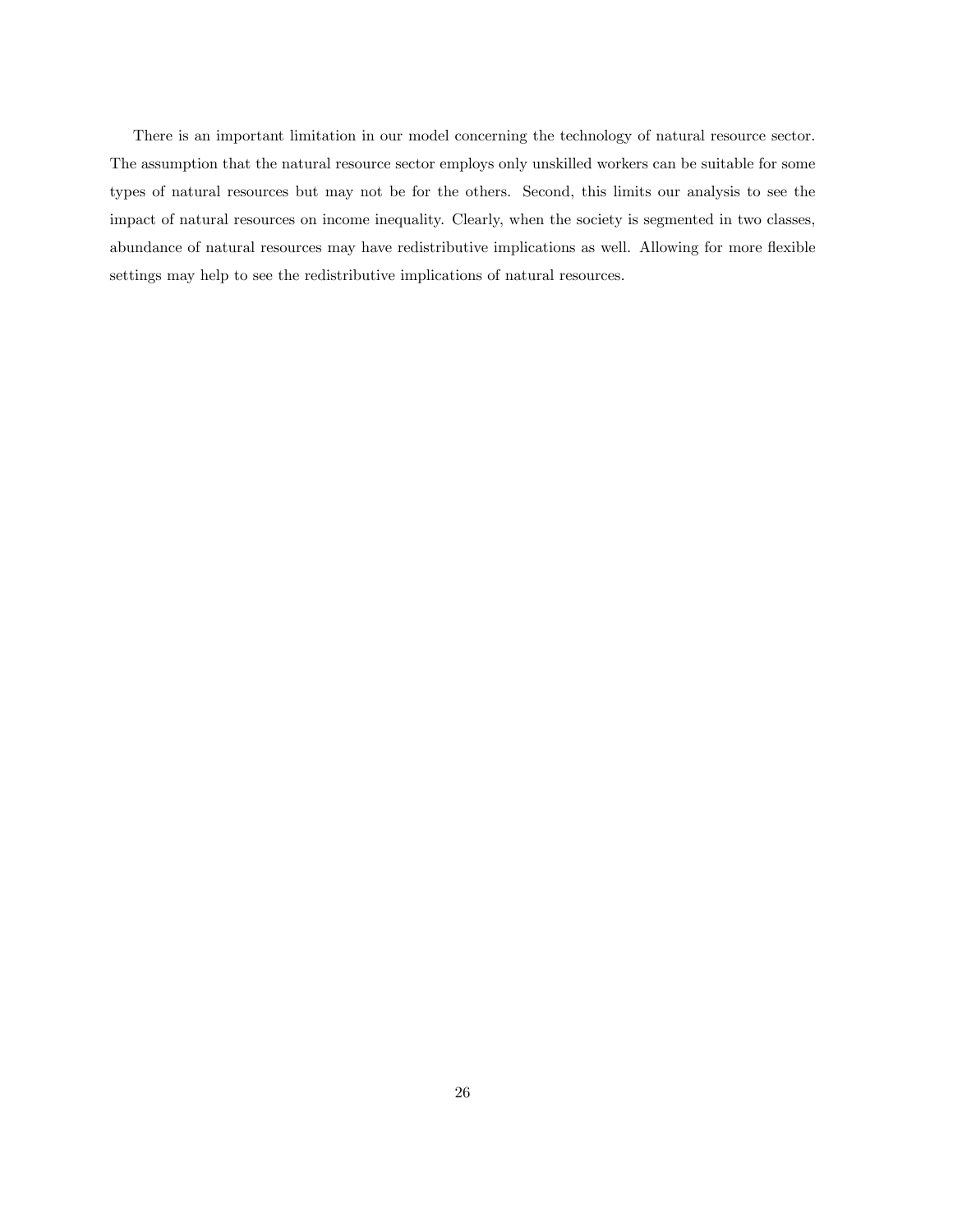# References

- [1] Aldave, I., & Garcia-Peñalosa, C. (2009). "Education, Corruption and the Natural Resource Curse," Working Papers. Banco Central de Reserva del Perú.
- [2] Auty, Richard M. (2001). "The Political Economy of Resource-Driven Growth," European Economic Review, 45, May, 839-846.
- [3] Baland, J.-M., Francois, P., (2000). "Rent-seeking and resource booms," Journal of Development  $Economics, 61, 527–542.$
- [4] Bevan, D., P. Collier and J.W. Gunning (1999). The Political Economy of Poverty, Equity and Growth: Nigerian and Indonesia, Oxford University Press, Oxford.
- [5] Birdsall, N., Pinckney, T and Sabot, R. (2001). "Natural Resources, Human Capital and Growth," in Resource Abundance and Economic Growth, R. M. Auty, ed., Oxford University Press.
- [6] Bravo-Ortega C. and J. De Gregorio, (2005). "The Relative Richness of the Poor? Natural Resources, Human Capital and Economic Growth," Policy Research Working Paper Series 3484, The World Bank.
- [7] Bulte, EH., Damania, R., and Deacon, R T., (2005). "Resource Intensity, Institutions, and Development", World Development, vol. $33(7)$ , 1029–1044.
- [8] D'Albis, H., and Ambec, S. (2010). "Fair intergenerational sharing of a natural resource." Mathematical Social Sciences, 59(2), 170-183.
- [9] Dasgupta, P. and Heal, G.M. (1974). "The optimal depletion of exhaustible resources," Review of Economic Studies, Symposium, 3-28.
- [10] Ehrlich, I. and Lui, F.T. (1999). "Bureaucratic Corruption and Endogenous Economic Growth," Journal of Political Economy, 107: S270-S293.
- [11] Eicher T., García-Peñalosa, C and van Ypersele, T. (2009). "Education, Corruption and the Distribution of Income," forthcoming *Journal of Economic Growth*.
- [12] Glaeser, E.L., R. La Porta, Lopez-de-Silanes, F. and Shleifer, A. (2004). "Do Institutions Cause Growth?" Journal of Economic Growth, 9: 271-303.
- [13] Gylfason, T. (2001). "Natural Resources, Education and Economic Development", European Economic Review, 45: 847-859.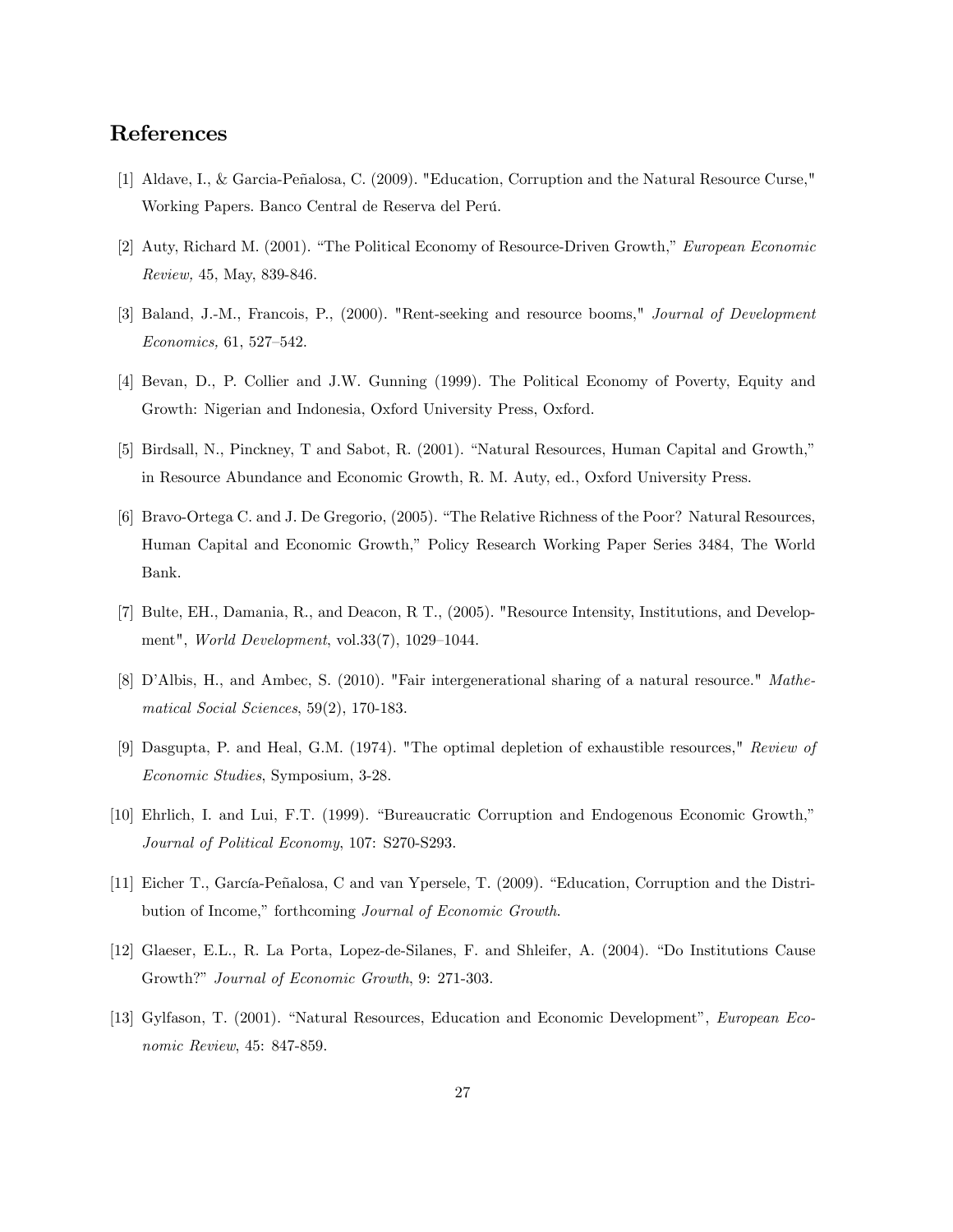- [14] Gylfason, T., T.T. Herbertsson, G. Zoega, (1999). "A Mixed Blessing", Macroeconomic Dynamics, 3: 204-225.
- [15] Lane, P.R., Tornell, A., (1996). "Power, growth and the voracity effect," Journal of Economic  $Growth, 1, 213–241.$
- [16] Matsuyama, K., (1992). "Agricultural productivity, comparative advantage, and economic growth." Journal of Economic Theory 58, no. 2: 317-334.
- [17] Mitra, T. (2002). "Intertemporal equity and efficient allocation of resources," Journal of Economic Theory, 107, 356-376.
- [18] Mehlum, H, Moene, K., O, and Torvik, R. (2006). "Cursed by resources or institutions?," World Economy, August, 1117-1031.
- [19] Robinson, J., Torvik, R., & Verdier, T. (2006). "Political foundations of the resource curse," Journal of Development Economics, 79(2), 447-468.
- [20] Ross. (2001), Timber Booms and Institutional Breakdown in Southeast Asia. New York: Cambridge University Press.
- [21] Sachs, J.D., Warner, A.M., (2001). "Natural Resources and Economic Development: The Curse of Natural Resources.î European Economic Review, 45:827-838.
- [22] Sachs, J.D., Warner, A.M., (1999). "The Big Push, Natural resource Booms and Growth," Journal of Development Economics, 59: 43-76.
- [23] Sachs, J.D., Warner, A.M., (1995). "Natural resource abundance and economic growth," NBER Working Paper No. 5398.
- [24] Sala-i-Martin, X. and Subramanian, A. (2003). "Addressing the natural resource curse: An illustration from Nigeria," NBER Working Paper 9804, Cambridge, Mass.
- [25] Sarraf, M. and Jiwanji, M. (2001). "Beating the resource curse. The case of Botswana, Environment Department," World Bank, Washington D.C.
- [26] Solow, R.M. (1974). "Intergenerational equity and exhaustible resources," Review of Economic Studies, Symposium, 29-45.
- [27] Stiglitz, J. (1974). "Growth with exhaustible natural resources: efficient and optimal growth paths," Review of Economic Studies, Symposium, 123-137.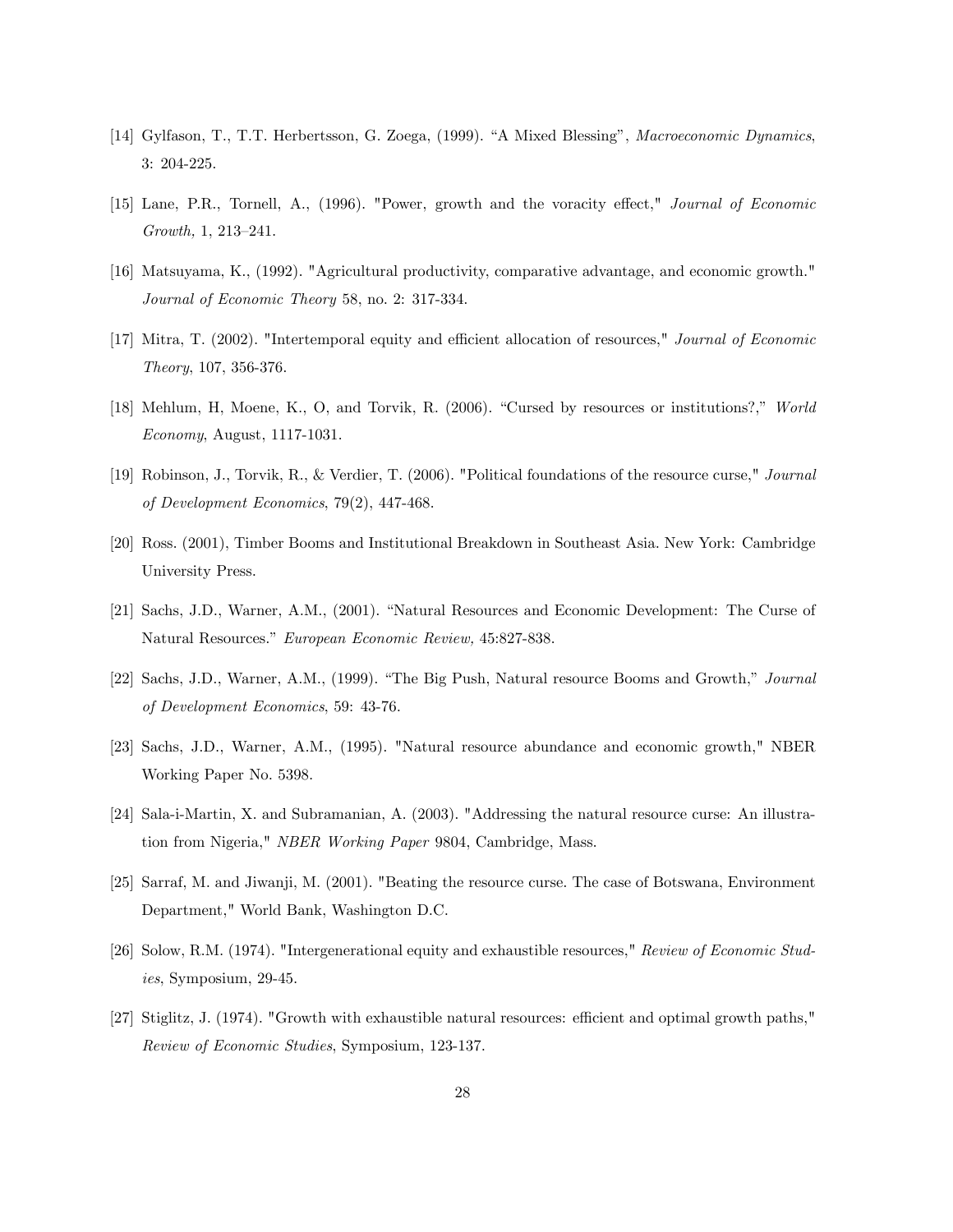- [28] Stijn, J, P. (2006). "Natural Resource Abundance and Human Capital Accumulation," World Development, 34(6), 1060-1083.
- [29] Svensson, J. (2005). "Eight Questions about Corruption," Journal of Economic Perspectives, 19(3), 19-42.
- [30] Torvik, R. (2001). "Learning by doing and the Dutch disease," European Economic Review, 45,  $285 - 306.$
- [31] Torvik, R. (2002). "Natural resources, rent seeking and welfare," Journal of Development Economics, 67(2), 455-470.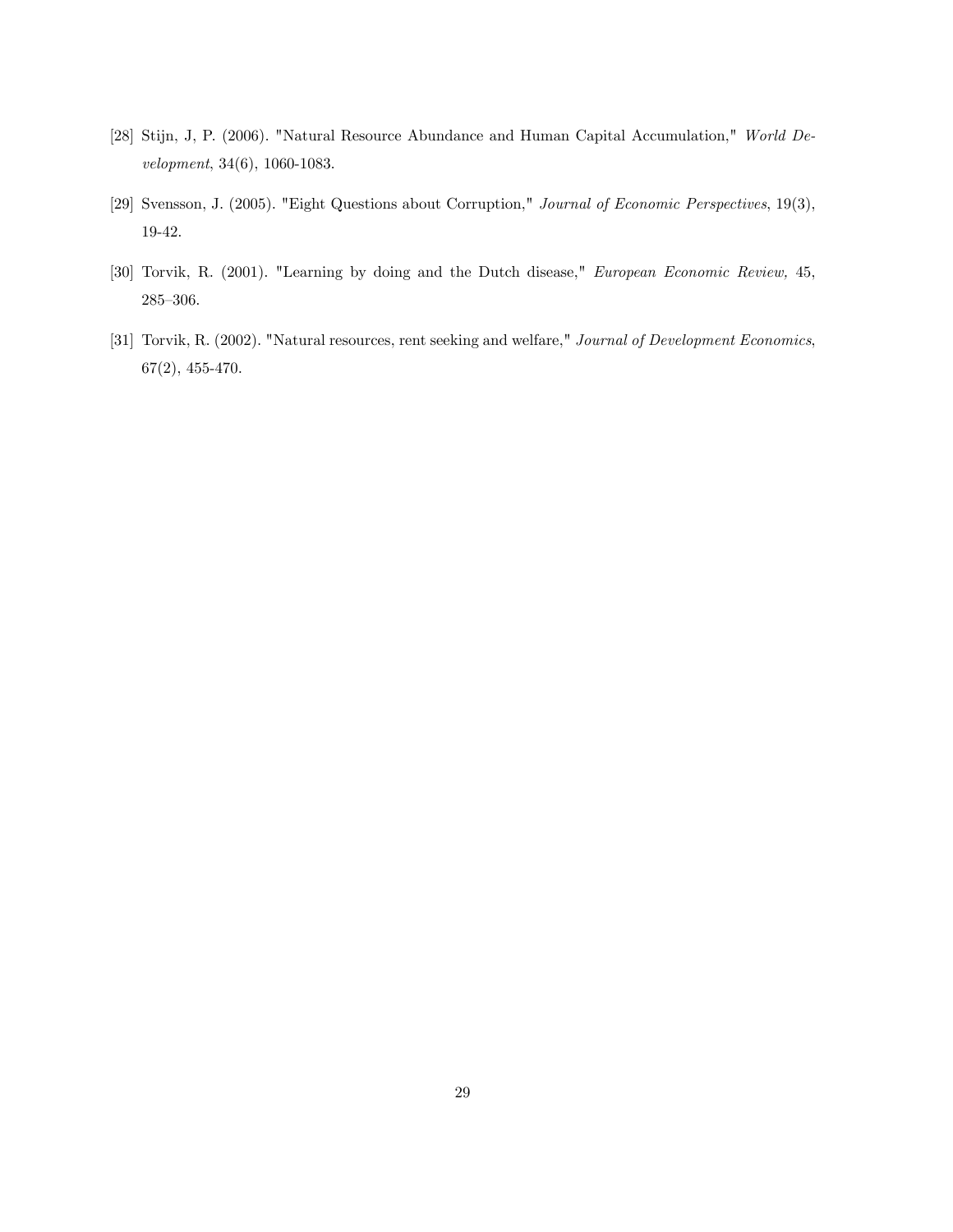#### Appendix 1

In this Appendix, we prove the existence of a high-growth equilibrium. The high-growth equilibrium exists if the utility of being honest is greater than the utility of being corrupt when every one else is honest. The utility of being honest is

$$
U_{int}^{n} = (1 - h_h)H_{i1t} + \beta \left( Ah_h^{\theta}H_{i1t} + \frac{a_t \sigma R^{\alpha}}{N} \right)
$$

where  $a_t = aAh_h^{\theta}H_{1t}$ .

The utility of being corrupt is

$$
U_{ict}^{n} = (1 - \widehat{h})H_{i1t} + \beta(1 - z)\left(A\widehat{h}^{\theta}H_{i1t}(1 - \varepsilon) + aH_{2t}\sigma R^{\alpha}\left(\frac{1}{N}(1 - \frac{1}{n}) + \frac{1}{n}\right)\right)
$$

where  $H_{2t} = \frac{H_{2it} + (n-1)H_{2t}^{-}}{n}$ , since all others are honest, they invest  $h_h$  time in human capital accumulation,  $H_{2t}^- = Ah_h^{\theta}H_{1t}$ , and  $H_{2t} = \frac{A\hat{h}^{\theta}H_{1t} + (n-1)Ah_h^{\theta}H_{1t}}{n}$ . When  $\varepsilon \to 0$ , the utility of being corrupt when all others are honest is

$$
U_{ict}^{n} = (1 - \widehat{h})H_{1t} + \beta (1 - z) \left(1 + \frac{AH_{1t} a \sigma R^{\alpha} (N + n - 1)}{Nn^{2}} \left(\widehat{h}^{\theta} + (n - 1)h_{h}^{\theta}\right)\right)
$$

Given both utilities, the existence of high-growth equilibrium requires

$$
U_{int}^{n}(H_{i1t}, h_h, a_t^n, R) \ge U_{ict}^{n}(H_{i1t}, \hat{h}, a_t^c, R)
$$
  
\n
$$
h_h^{\theta} \left(1 - \theta + \frac{a\sigma R^{\alpha}}{N}\right) \ge \hat{h}^{\theta}(1 - z) \left(1 - \theta + \frac{a\sigma R^{\alpha}(N + n - 1)}{Nn^2}\right) + h_h^{\theta}(1 - z) \frac{a\sigma R^{\alpha}(N + n - 1)(n - 1)}{Nn^2}
$$
  
\n
$$
h_h^{\theta} \left(1 - \theta + \frac{a\sigma R^{\alpha}}{Nn^2} \left(n^2 - (1 - z)(N + n - 1)(n - 1)\right)\right) \ge \hat{h}^{\theta}(1 - z) \left(1 - \theta + \frac{a\sigma R^{\alpha}(N + n - 1)}{Nn^2}\right)
$$
  
\n
$$
Nn^2(1 - \theta) + a\sigma R^{\alpha} \left(n^2 - (1 - z)(N + n - 1)(n - 1)\right) \ge \left(\frac{\hat{h}}{h_h}\right)^{\theta}(1 - z) \left(Nn^2(1 - \theta) + a\sigma R^{\alpha}(N + n - 1)\right)
$$

By substituting in for  $\hat{h}$  and  $h_h$ , we get

$$
Nn^{2}(1 - \theta) + a\sigma R^{\alpha} (n^{2} - (1 - z)(N + n - 1)(n - 1)) \ge (1 - z)^{\frac{1}{1 - \theta}} (Nn^{2}(1 - \theta) + a\sigma R^{\alpha} (N + n - 1))
$$
  

$$
Nn^{2}(1 - \theta)(1 - (1 - z)^{\frac{1}{1 - \theta}}) \ge a\sigma R^{\alpha} ((1 - z)^{\frac{1}{1 - \theta}} (N + n - 1) + (1 - z)(N + n - 1)(n - 1) - n^{2})
$$

By setting  $\theta = \frac{1}{2}$  and solving for R, we get

$$
R \ge \overline{R} \equiv \left(\frac{Nn^2(1 - (1 - z)^2)}{2a\sigma\left[(1 - z)(N + n - 1)(n - z) - n^2\right]}\right)^{\frac{1}{\alpha}}
$$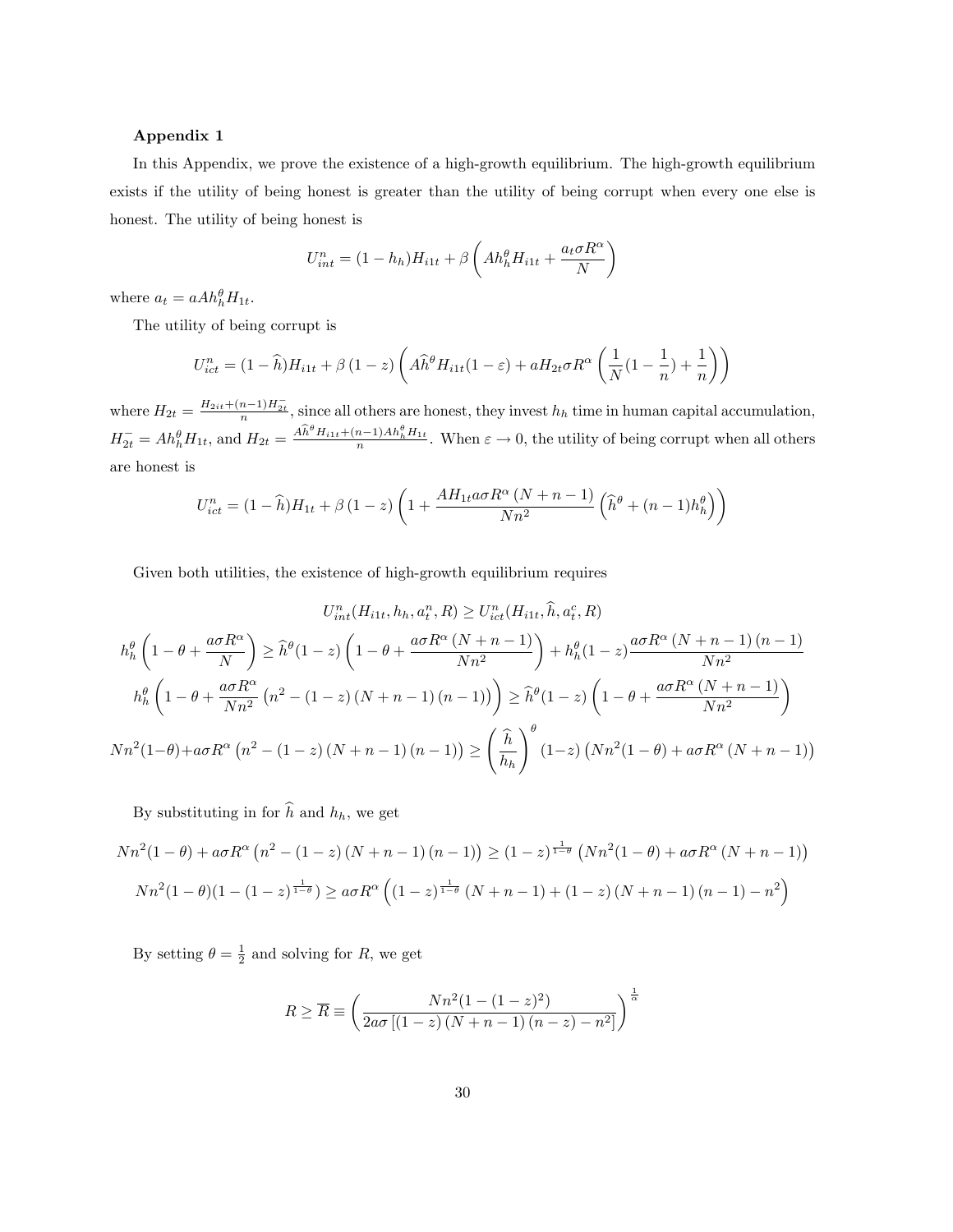#### Appendix 2

In this Appendix, we prove the existence of a poverty-trap equilibrium. The poverty-trap equilibrium exists if the utility of being corrupt is greater than the utility of being honest when every one else is corrupt. This requires

$$
U_{ict}^c(H_{i1t}, \underline{a}, R) \ge U_{int}^c(H_{i1t}, h_h, a_t^n, R)
$$

$$
H_{i1t} + \frac{\beta(1-z)\underline{a}\sigma R^{\alpha}}{n} \ge (1 - h_h)H_{i1t} + \beta Ah_h^{\theta}H_{i1t} \left(1 + \frac{a\sigma R^{\alpha}(n-1)}{Nn^2}\right)
$$

$$
\frac{(1-z)\underline{a}\sigma R^{\alpha}}{n} \geq Ah_h^{\theta} H_{i1t} \left(1 - \theta + \frac{a\sigma R^{\alpha}(n-1)}{Nn^2}\right)
$$

By substituting in for  $h_h^{\theta}$ 

$$
\frac{(1-z)\underline{a}\sigma R^\alpha}{n}\geq AH_{i1t}\left(\beta\theta A\right)^{\frac{\theta}{1-\theta}}\left(1-\theta+\frac{a\sigma R^\alpha(n-1)}{Nn^2}\right)
$$

By setting  $\theta = \frac{1}{2}$  and since in symmetric case  $H_{i1t} = H_{1t}$ , we have

$$
R \leq \widehat{R} \equiv \left(\frac{\beta A^2 H_{1t} N n^2}{2\sigma \left[2Nn\underline{a}(1-z) - \beta A^2 H_{1t} a(n-1)\right]}\right)^{\frac{1}{\alpha}}
$$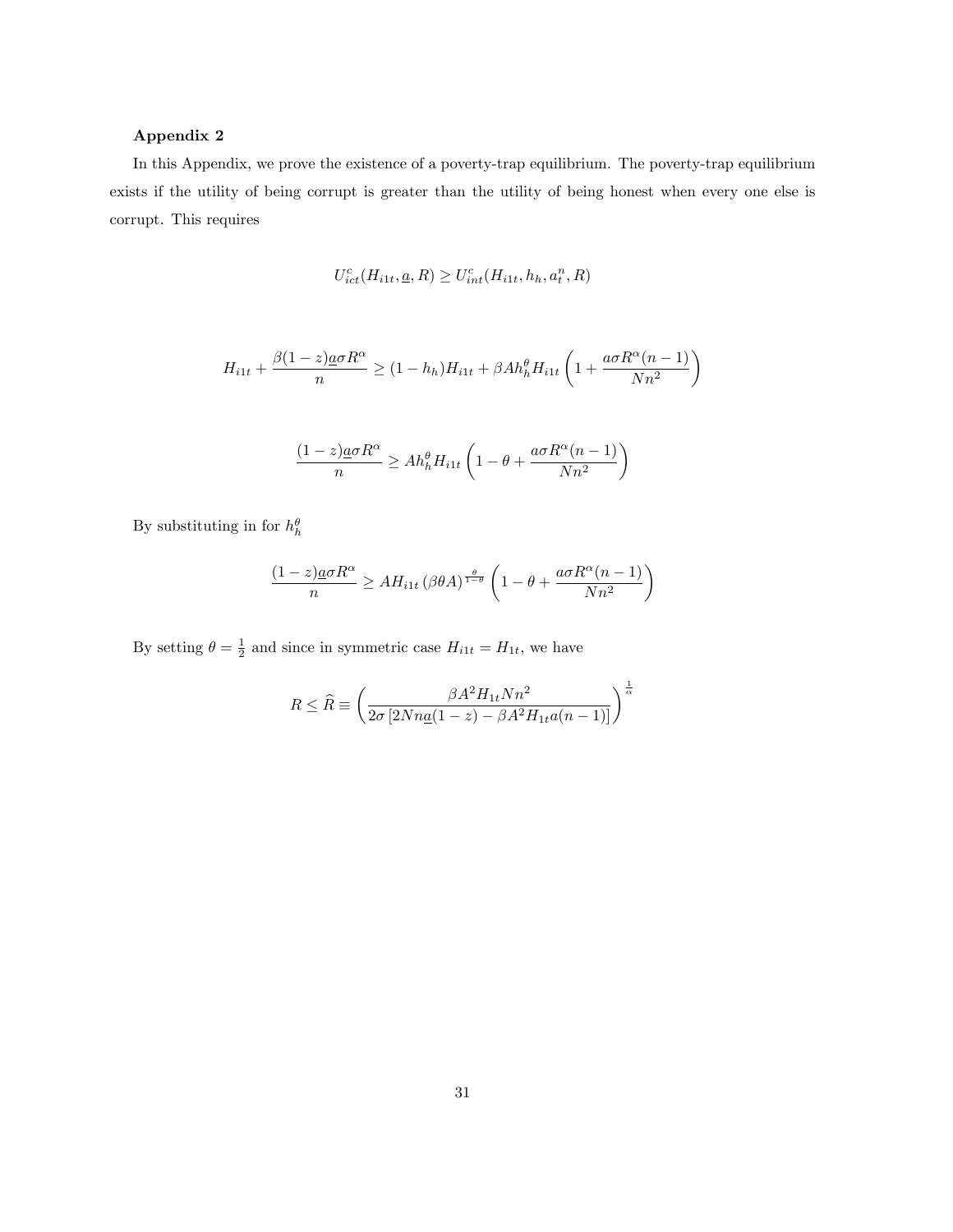#### Appendix 3

In this appendix, we prove the existence of a low-growth equilibrium. The low-growth equilibrium exists if and only if the following incentive compatibility constraint is satisfied

$$
U_{ict}^{c}(H_{i1t}, h_l, q_l, a_t^c, R) \ge U_{int}^{c}(H_{i1t}, h_h, a_t^n, R)
$$
  

$$
U_{ict}^{c} = H_{i1t} \left[1 + \beta A h_l^{\theta} (1 - z)(1 - q_l)(1 - \theta)\right] + \frac{\beta (1 - z) a_t^c \sigma R^{\alpha}}{n}
$$
  
where 
$$
a_t^c = \begin{cases} a A h_l^{\theta} H_{1t} & \forall h_l \ge \underline{h} \\ \underline{a} & \forall h_l < \underline{h} \end{cases}
$$

Note that  $h_l \geq \underline{h}$  for all  $R \leq R \equiv$  $\left(\frac{n^2}{a\sigma\gamma(n-1)}\left(1-\frac{1}{1-z}\right.\right.$  $\int h$  $_{h_h}$  $\binom{1-\theta}{k}$ , which implies that  $a_t^c =$  $aAh_l^{\theta}H_{1t}$  for all  $R \leq R$  and  $a_t^c = \underline{a}$  for all  $R > R$ .

Furthermore, from the agent's optimization problem, we know that the low-growth equilibrium exists for any  $R < R^*$ . Also, we know that for any  $R \ge R^*$ ,  $h_l = 0$ . By comparing  $\widetilde{R}$  and  $R^*$ ; since  $h_l$  decreases with R, and since at  $R = \tilde{R}$ ,  $h_l = \underline{h} > 0$  and at  $R = R^*$ ,  $h_l = 0$ , we have  $R^* > \tilde{R}$ . Thus the utility of being corrupt is  $U_{ict}^c(a_t^c = aAh_l^{\theta}H_{1t})$  for  $R < \tilde{R}$  and  $U_{ict}^c(a_t^c = \underline{a})$  for  $\tilde{R} < R < R^*$ .

$$
U_{ict}^{c} = \begin{cases} H_{i1t} \left[ 1 + \beta A h_{l}^{\theta} (1 - z)(1 - q_{l})(1 - \theta) \right] + \frac{\beta (1 - z)a A h_{l}^{\theta} H_{1t} \sigma R^{\alpha}}{n} & \forall R \leq \widetilde{R} \\ H_{i1t} \left[ 1 + \beta A h_{l}^{\theta} (1 - z)(1 - q_{l})(1 - \theta) \right] + \frac{\beta (1 - z)a \sigma R^{\alpha}}{n} & \forall R > \widetilde{R} \end{cases}
$$

 $U_{ict}^{c}$  is piecewise concave with respect to R in the range  $R \in (0, R^{*})$ . In the following graph, we plot the utility of being corrupt, which is piecewise concave,

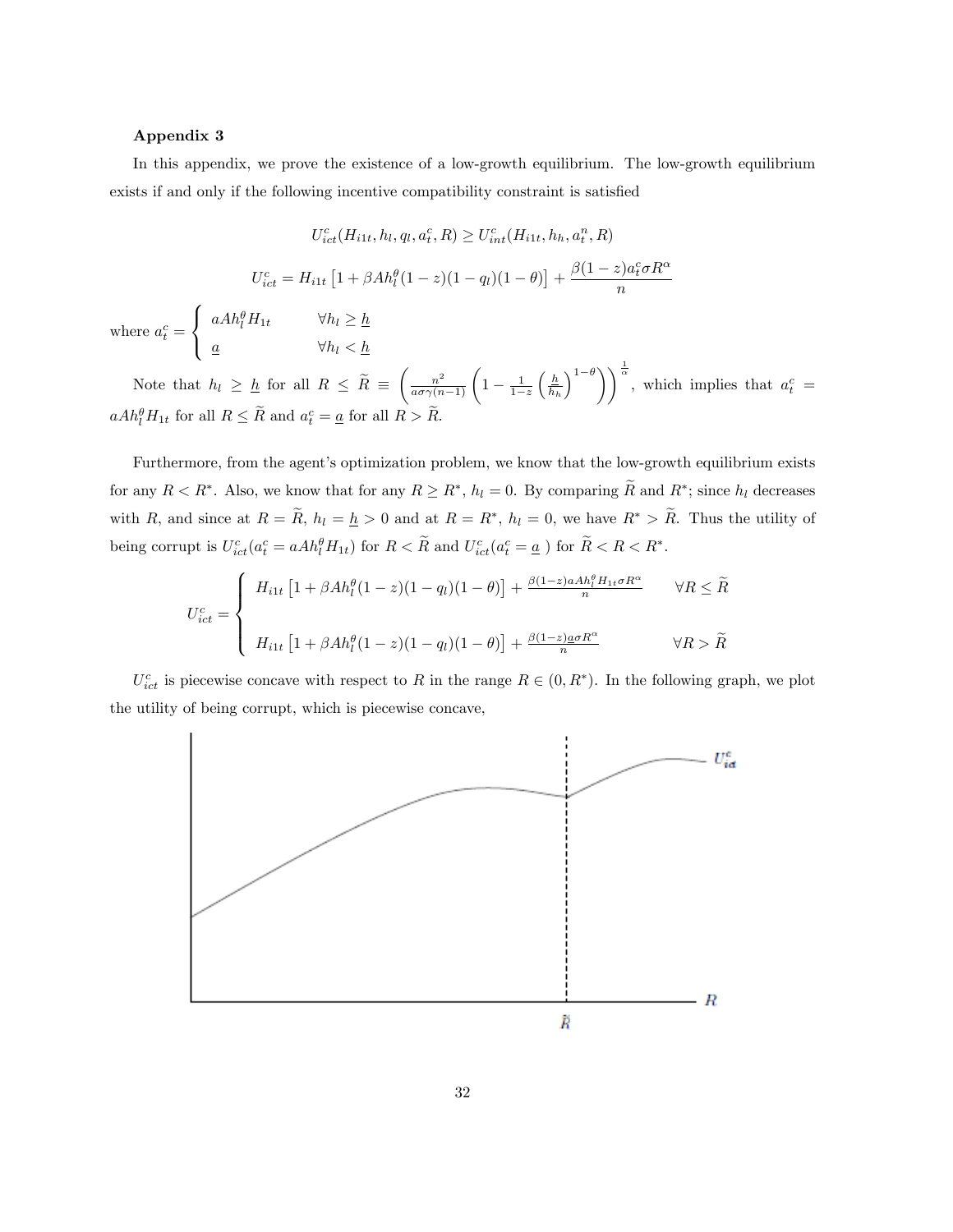Consider first for  $\forall R \leq \widetilde{R}$ 

$$
U_{ict}^{c} = H_{i1t} \left[ 1 + \beta A h_{l}^{\theta} (1 - z)(1 - q_{l})(1 - \theta) \right] + \frac{\beta (1 - z) a A h_{l}^{\theta} H_{1t} \sigma R^{\alpha}}{n}
$$

By substituting in for  $h_l = [\beta \theta A(1-z)(1-q_l)]^{\frac{\theta}{1-\theta}}$ 

$$
U_{ict}^{c} = H_{i1t} \left[ 1 + \beta A(1-z) \left[ \beta \theta A(1-z)(1-q_l) \right]^{\frac{\theta}{1-\theta}} \left( (1-\theta)(1-q_l) + \frac{\sigma R^{\alpha}}{n} \right) \right]
$$

By setting  $\theta = \frac{1}{2}$ ,

$$
U_{ict}^{c} = H_{i1t} \left[ 1 + \frac{\left(\beta A (1-z)\right)^{2} (1 - q_{l})}{2} \left( \frac{(1 - q_{l})}{2} + \frac{\sigma R^{\alpha}}{n} \right) \right]
$$

By substituting in for  $q_l = \frac{a \sigma R^{\alpha} \gamma(n-1)}{n^2}$  $n<sup>2</sup>$ 

$$
U_{ict}^{c} = H_{i1t} \left[ 1 + \left( \frac{\beta A(1-z)}{2n^2} \right)^2 \left( n^2 - a\sigma R^{\alpha}\gamma(n-1) \right) \left( n^2 + a\sigma R^{\alpha}(2n - \gamma(n-1)) \right) \right]
$$

First and second order conditions imply that  $U_{ict}^c$  is a concave function of R for  $R \in (0, \tilde{R})$ .

Consider now for  $\forall R > \widetilde{R}$ ,

$$
U_{ict}^{c} = H_{i1t} \left[ 1 + \left( \frac{\beta A(1-z)}{2n^2} \right)^2 \left( n^2 - a\sigma R^{\alpha} \gamma(n-1) \right)^2 \right] + \frac{\beta (1-z) \underline{a} \sigma R^{\alpha}}{n}
$$

The first and second order conditions imply that  $U_{ict}^c$  is concave function of R for  $R \in (\tilde{R}, R^*)$ . Thus  $U_{ict}^{c}$  is piecewise concave function of R for  $R \in (0, R^{*})$ . Further note that since  $\frac{\partial h_{1}^{\theta}}{\partial R} < 0$ ,  $\frac{\partial U_{ict}^{c}(a_{t}^{c}=\underline{a})}{\partial R} > 0$  $\frac{\partial U_{ict}^c(a_t^c=aAh_t^{\theta}H_{1t})}{\partial R}$  for any  $R > \widetilde{R}$ . In the following, we plot utility of being corrupt as a function of the natural resource endowments.

Consider now the utility of being honest when all others are corrupt

$$
U_{int}^{c} = H_{i1t} \left[ 1 + \beta A h_h^{\theta} (1 - \theta) \right] + \frac{\beta a_t^n \sigma R^{\alpha} (n - 1)}{N n}
$$

where  $a_t^n = aAH_{1t} \left( \frac{h_h^{\theta} + (n-1)h_l^{\theta}}{n} \right)$ .

$$
U_{int}^{c} = H_{i1t} \left[ 1 + \beta A h_h^{\theta} (1 - \theta) \right] + \frac{\beta a A H_{1t} h_h^{\theta} \sigma R^{\alpha} (n - 1)(1 + (n - 1)(1 - z)(1 - q_l))}{N n^2}
$$

By substituting in for  $q_l = \frac{a\sigma R^{\alpha} \gamma(n-1)}{n^2}$  $\overline{n^2}$ 

$$
U_{int}^{c} = H_{i1t} \left[ 1 + \beta A h_h^{\theta} \left( (1 - \theta) + \frac{a \sigma R^{\alpha} (n - 1) \left( 1 + (n - 1)(1 - z) \left( 1 - \frac{a \sigma R^{\alpha} \gamma (n - 1)}{n^2} \right) \right)}{N n^2} \right) \right]
$$

First and second order conditions imply that  $U_{int}^c$  is concave function of R for  $R \in (0, R^*)$ .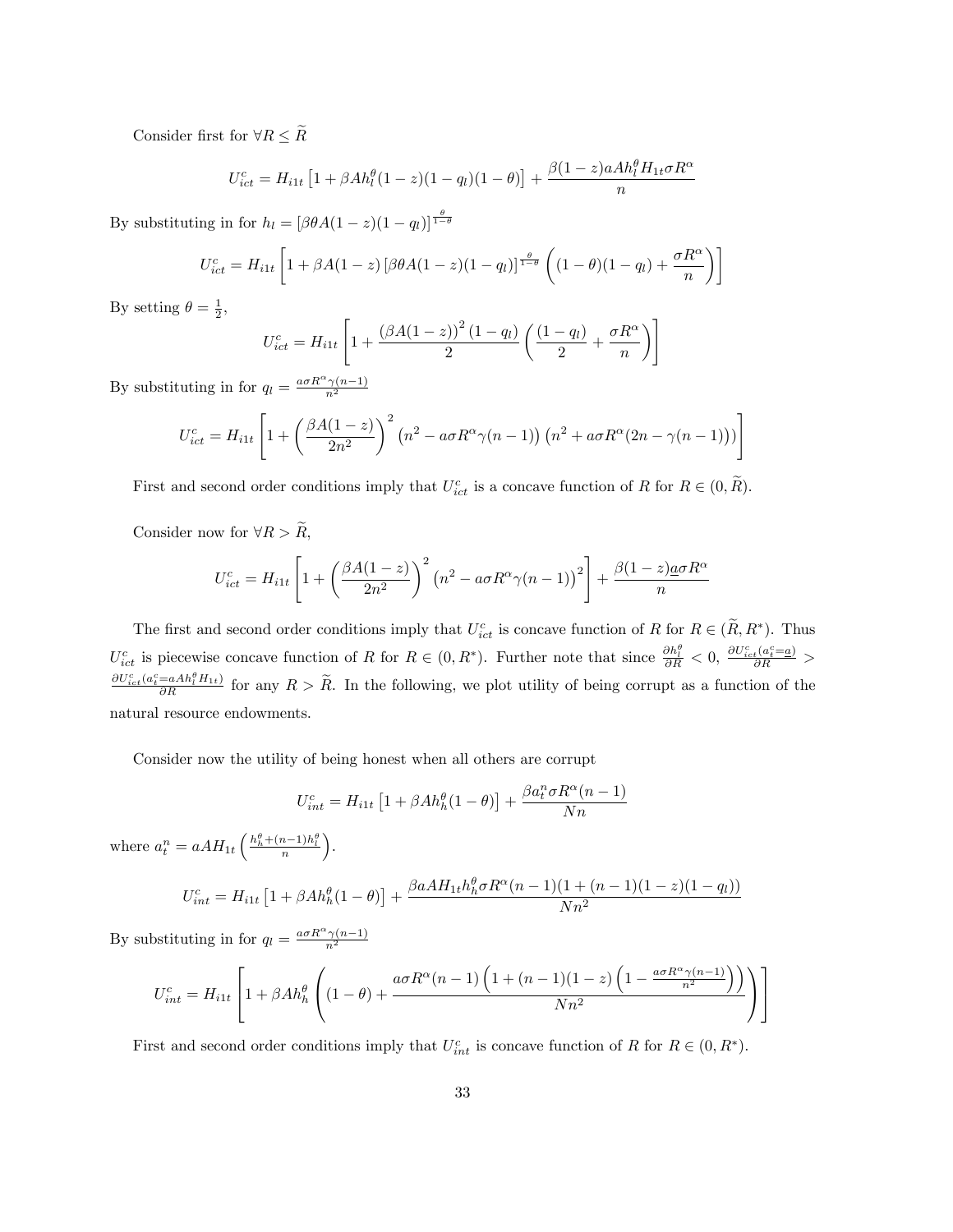Given the behavior of both  $U_{ict}^c$  and  $U_{int}^c$  functions, we can now look at the existence of equilibrium. Consider first  $R = 0$ ; at  $R = 0$ , the utility of being corrupt is  $U_{ict}^c = H_{i1t} \left[1 + \beta A \hat{h}^{\theta}(1-z)(1-\theta)\right]$ and the utility of being honest when every one else is corrupt is  $U_{int}^{c} = H_{i1t} \left[1 + \beta Ah_{h}^{\theta}(1-\theta)\right]$ . So at  $R = 0$ , by comparing both utilities, we have  $U_{ict}^c < U_{int}^c$ . Consider now  $R = R^*$ ; we know that at  $R = R^*$ , we have  $q_l = 1$ ,  $h_l = 0$ ,  $a_t^c = \underline{a}$  and  $a_t^n = aAh_h^{\theta}H_{1t}/n$ . Given this, the utility of being corrupt will be  $U_{ict}^c = H_{i1t} + \frac{\beta(1-z)\underline{a}\sigma R^{\alpha}}{n}$  $\frac{\partial \rho}{\partial n}$  and the utility of staying honest when all others are corrupt will be  $U_{int}^{c} = (1-h_h)H_{i1t} + \beta Ah_h^{\theta}H_{i1t}\left(1+\frac{a\sigma R^{\alpha}(n-1)}{Nn^2}\right)$ ). Our assumption A1 implies that  $U_{ict}^c (R = R^*)$  $U_{int}^{c}$   $(R = R^{*}).$ 

Thus we have at  $R = 0$ ,  $U_{ict}^c < U_{int}^c$  and at  $R = R^*$ ,  $U_{ict}^c > U_{int}^c$ . Given this, and since both functions are concave, we can have two possibilities; either these functions have single crossing or they cross thrice in the range  $R \in (0, R^*)$ . We claim that there is a single point  $\underline{R}$  such that  $U_{ict}^c = U_{int}^c$ . The sufficient condition for a single  $\underline{R}$  would be that at  $R = \widetilde{R}$ ,  $U_{ict}^c > U_{int}^c$ . Remember that  $\frac{\partial U_{ict}^c(R > \widetilde{R})}{\partial R} > \frac{\partial U_{ict}^c(R = \widetilde{R})}{\partial R}$ .

In the following we prove that for a size of population not very small, there is always a single crossing between  $U_{ict}^c$  and  $U_{int}^c$ . In other words at  $R = \tilde{R}$ ,  $U_{ict}^c > U_{int}^c$ .

$$
U_{ict}^{c}(R = \tilde{R}) > U_{int}^{c}(R = \tilde{R})
$$
  
\n
$$
H_{i1t} \left[1 + \beta A h_l^{\theta}(1 - z)(1 - q_l)(1 - \theta)\right] + \frac{\beta(1 - z)a_t^c \sigma R^{\alpha}}{n} > H_{i1t} \left[1 + \beta A h_h^{\theta}(1 - \theta)\right] + \frac{\beta a_t^n \sigma R^{\alpha}(n - 1)}{Nn}
$$
  
\nBy substituting in for  $a_t^c = a A h_l^{\theta} H_{1t}$  and  $a_t^n = a A H_{1t} \left(\frac{h_h^{\theta} + (n - 1)h_l^{\theta}}{n}\right)$ 

$$
h_l^{\theta}(1-\theta)x + \frac{h_l^{\theta}(1-z)a\sigma R^{\alpha}}{n} > h_h^{\theta}(1-\theta) + \frac{h_h^{\theta}a\sigma R^{\alpha}(n-1)}{Nn^2} + \frac{h_l^{\theta}a\sigma R^{\alpha}(n-1)^2}{Nn^2}
$$

where  $x = (1 - z)(1 - q_l)$ . Note that  $h_h = (\beta \theta A)^{\frac{1}{1 - \theta}}$  and  $h_l = h_h x^{\frac{1}{1 - \theta}}$ ,

$$
h_l^{\theta}(1-\theta)\left(x - x^{\frac{-\theta}{1-\theta}}\right) > h_l^{\theta} \frac{a\sigma R^{\alpha}}{n} \left(\frac{x^{\frac{-\theta}{1-\theta}}(n-1)}{Nn^2} + \frac{(n-1)^2}{Nn^2} - (1-z)\right)
$$

$$
(1-\theta)\left(x - x^{\frac{-\theta}{1-\theta}}\right) > \frac{a\sigma R^{\alpha}}{n} \left(\frac{n-1}{Nn^2}\left(x^{\frac{-\theta}{1-\theta}} + n - 1\right) - (1-z)\right)
$$

By setting  $R = R \equiv$  $\left(\frac{n^2}{a\sigma\gamma(n-1)}\left(1-\frac{1}{1-z}\right.\right.$  $\int h$  $h_h$  $\left( \begin{array}{c} 1-\theta \\ 1 \end{array} \right)$   $\frac{1}{\alpha}$ 

$$
(1-\theta)\left(x - x^{\frac{-\theta}{1-\theta}}\right) > \frac{n}{\gamma(n-1)} \left(1 - \frac{1}{1-z} \left(\frac{\underline{h}}{h_h}\right)^{1-\theta}\right) \left(\frac{n-1}{Nn^2} \left(x^{\frac{-\theta}{1-\theta}} + n - 1\right) - (1-z)\right)
$$

Note that  $x = (1-z)(1-q_l)$  and  $q_l = \frac{a\sigma R^{\alpha}\gamma(n-1)}{n^2}$ , by substituting in for  $R = \widetilde{R}$  and simplifying, we have  $x = \left(\frac{h}{h}\right)$  $h_h$  $\int_{0}^{1-\theta}$ . Given this, we have

$$
(1 - \theta)\left(x - x^{\frac{-\theta}{1 - \theta}}\right) > \frac{n}{\gamma(n-1)}\left(1 - \frac{x}{1 - z}\right)\left(\frac{n-1}{Nn^2}\left(x^{\frac{-\theta}{1 - \theta}} + n - 1\right) - (1 - z)\right)
$$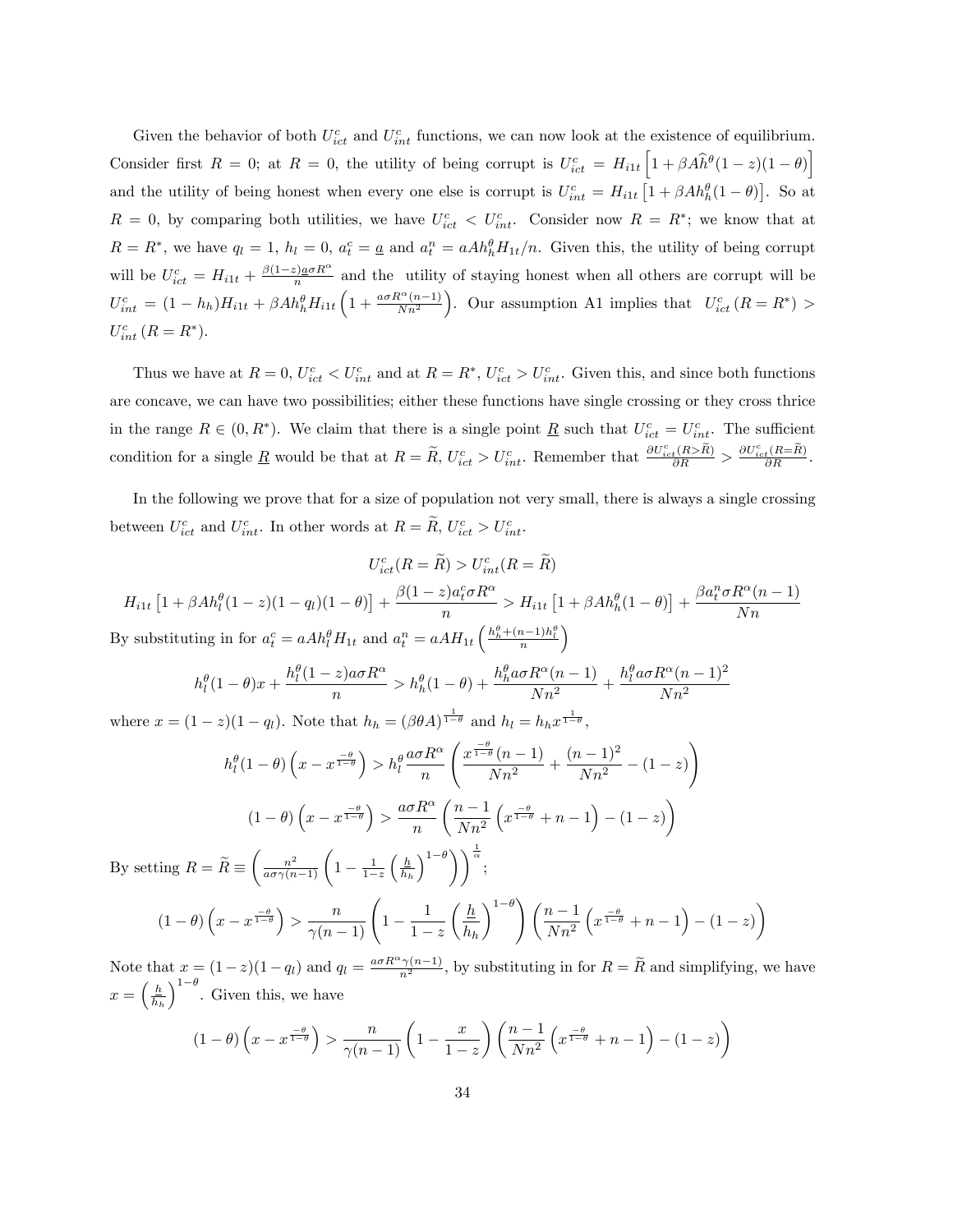$$
\gamma(n-1)(1-z)(1-\theta)\left(x-x^{\frac{-\theta}{1-\theta}}\right) > \frac{(1-z-x)}{Nn}\left((n-1)\left(x^{\frac{-\theta}{1-\theta}}+n-1\right)-Nn(1-z)\right)
$$
\n
$$
Nn(1-z)\left(\gamma(n-1)(1-\theta)\left(x-x^{\frac{-\theta}{1-\theta}}\right)+(1-z-x)\right) > (1-z-x)\left(n-1\right)\left(x^{\frac{-\theta}{1-\theta}}+n-1\right)
$$
\n
$$
N > \underline{N} \equiv \frac{(1-z-x)\left(n-1\right)\left(x^{\frac{-\theta}{1-\theta}}+n-1\right)}{n(1-z)\left(\gamma(n-1)(1-\theta)\left(x-x^{\frac{-\theta}{1-\theta}}\right)+(1-z-x)\right)}
$$

Thus, for any  $N > N$ , there exists a unique  $\underline{R}$  such that  $U_{ict}^c = U_{int}^c$  and the low-growth equilibrium exists for any  $R \geq \underline{R}$ . Graphically;



It is important to note that for  $N < N$ , there are two possibilities: first, there can be a unique  $R > \widetilde{R}$ where both curves intersect. It is similar as if  $N > N$  with the only difference that  $R$  will be greater than  $R>\tilde{R}.$